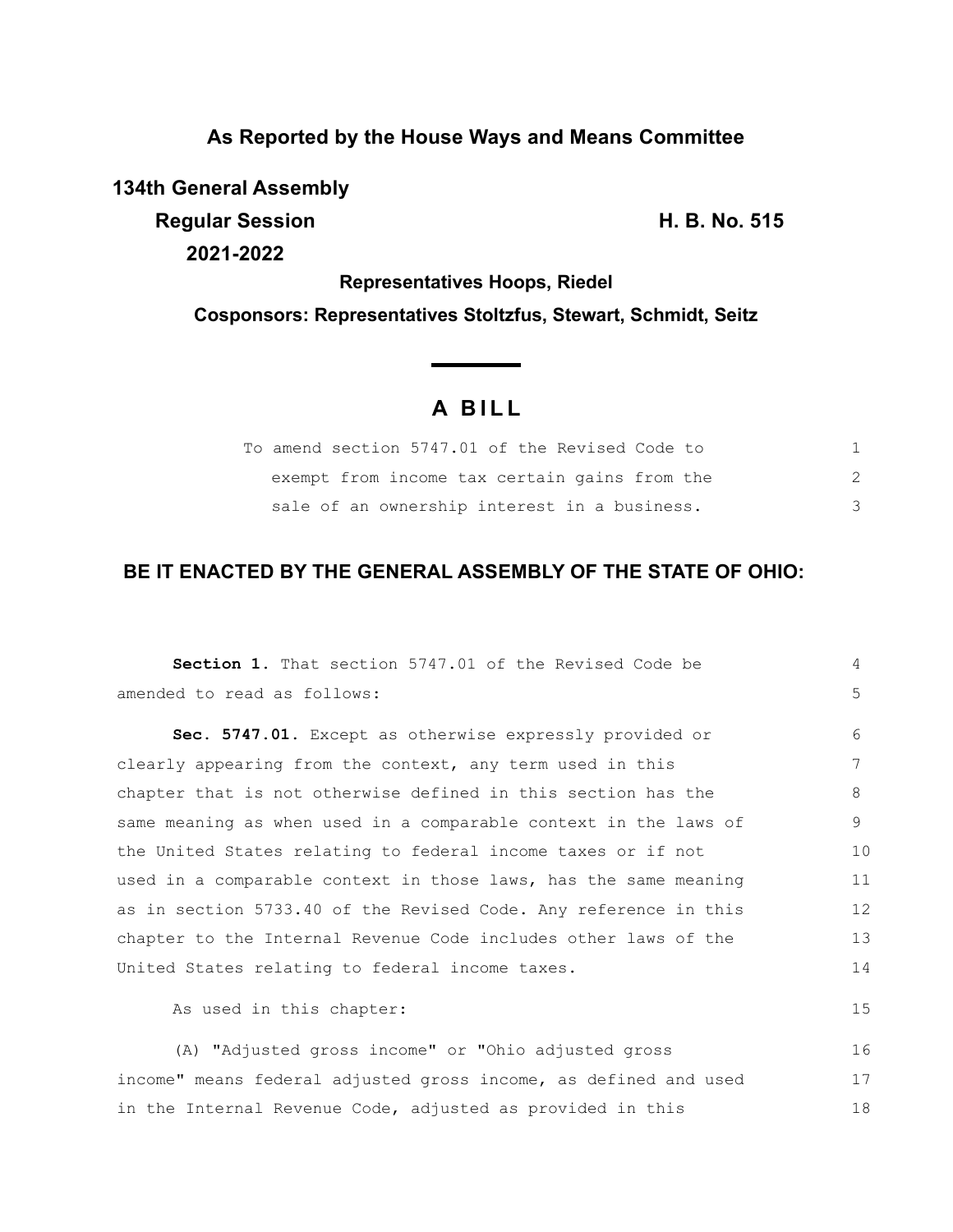#### **H. B. No. 515 Page 2 As Reported by the House Ways and Means Committee**

46

section: (1) Add interest or dividends on obligations or securities of any state or of any political subdivision or authority of any state, other than this state and its subdivisions and authorities. (2) Add interest or dividends on obligations of any authority, commission, instrumentality, territory, or possession of the United States to the extent that the interest or dividends are exempt from federal income taxes but not from state income taxes. (3) Deduct interest or dividends on obligations of the United States and its territories and possessions or of any authority, commission, or instrumentality of the United States to the extent that the interest or dividends are included in federal adjusted gross income but exempt from state income taxes under the laws of the United States. (4) Deduct disability and survivor's benefits to the extent included in federal adjusted gross income. (5) Deduct the following, to the extent not otherwise deducted or excluded in computing federal or Ohio adjusted gross income: (a) Benefits under Title II of the Social Security Act and tier 1 railroad retirement; (b) Railroad retirement benefits, other than tier 1 railroad retirement benefits, to the extent such amounts are exempt from state taxation under federal law. (6) Deduct the amount of wages and salaries, if any, not 19 20 21 22 23 24 25 26 27 28 29 30 31 32 33 34 35 36 37 38 39 40 41 42 43 44 45

otherwise allowable as a deduction but that would have been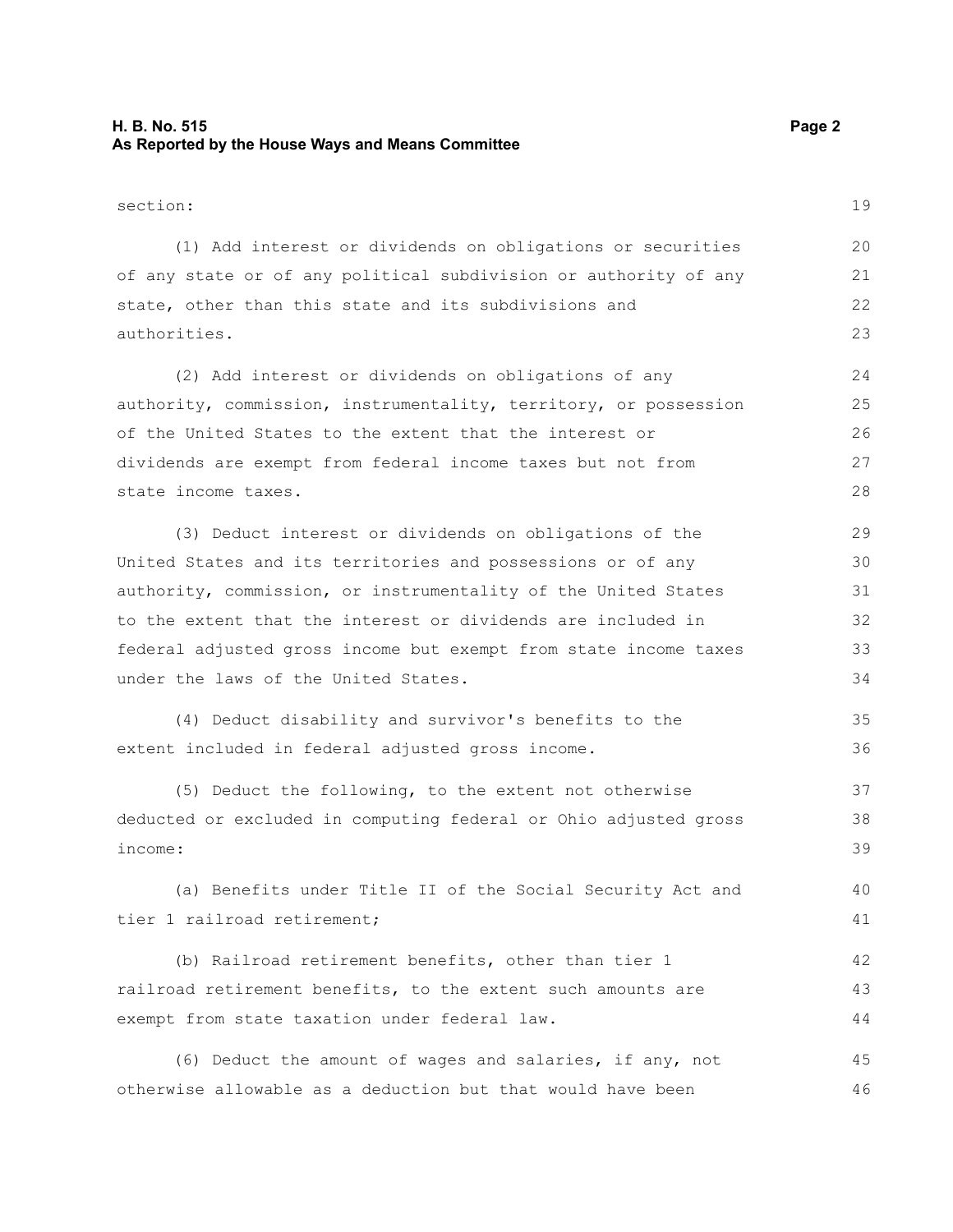#### **H. B. No. 515** Page 3 **As Reported by the House Ways and Means Committee**

allowable as a deduction in computing federal adjusted gross income for the taxable year, had the work opportunity tax credit allowed and determined under sections 38, 51, and 52 of the Internal Revenue Code not been in effect. 47 48 49 50

(7) Deduct any interest or interest equivalent on public obligations and purchase obligations to the extent that the interest or interest equivalent is included in federal adjusted gross income.

(8) Add any loss or deduct any gain resulting from the sale, exchange, or other disposition of public obligations to the extent that the loss has been deducted or the gain has been included in computing federal adjusted gross income.

(9) Deduct or add amounts, as provided under section 5747.70 of the Revised Code, related to contributions to variable college savings program accounts made or tuition units purchased pursuant to Chapter 3334. of the Revised Code. 59 60 61 62

(10)(a) Deduct, to the extent not otherwise allowable as a deduction or exclusion in computing federal or Ohio adjusted gross income for the taxable year, the amount the taxpayer paid during the taxable year for medical care insurance and qualified long-term care insurance for the taxpayer, the taxpayer's spouse, and dependents. No deduction for medical care insurance under division (A)(10)(a) of this section shall be allowed either to any taxpayer who is eligible to participate in any subsidized health plan maintained by any employer of the taxpayer or of the taxpayer's spouse, or to any taxpayer who is entitled to, or on application would be entitled to, benefits under part A of Title XVIII of the "Social Security Act," 49 Stat. 620 (1935), 42 U.S.C. 301, as amended. For the purposes of division (A)(10)(a) of this section, "subsidized health plan" 63 64 65 66 67 68 69 70 71 72 73 74 75 76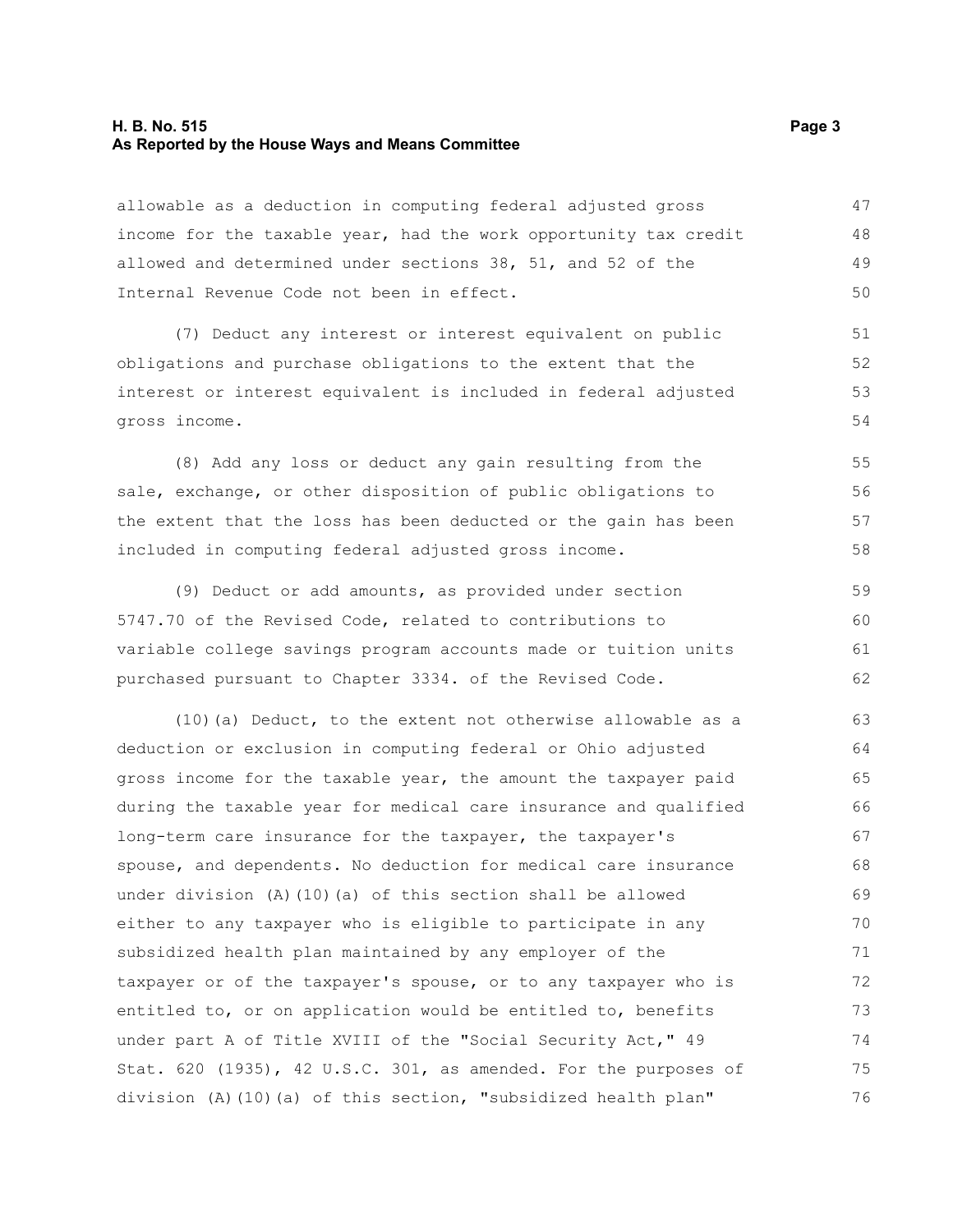#### **H. B. No. 515 Page 4 As Reported by the House Ways and Means Committee**

means a health plan for which the employer pays any portion of the plan's cost. The deduction allowed under division  $(A)$  (10)(a) of this section shall be the net of any related premium refunds, related premium reimbursements, or related insurance premium dividends received during the taxable year. 77 78 79 80 81

(b) Deduct, to the extent not otherwise deducted or excluded in computing federal or Ohio adjusted gross income during the taxable year, the amount the taxpayer paid during the taxable year, not compensated for by any insurance or otherwise, for medical care of the taxpayer, the taxpayer's spouse, and dependents, to the extent the expenses exceed seven and one-half per cent of the taxpayer's federal adjusted gross income. 82 83 84 85 86 87 88

(c) For purposes of division (A)(10) of this section, "medical care" has the meaning given in section 213 of the Internal Revenue Code, subject to the special rules, limitations, and exclusions set forth therein, and "qualified long-term care" has the same meaning given in section 7702B(c) of the Internal Revenue Code. Solely for purposes of division (A)(10)(a) of this section, "dependent" includes a person who otherwise would be a "qualifying relative" and thus a "dependent" under section 152 of the Internal Revenue Code but for the fact that the person fails to meet the income and support limitations under section  $152(d)$  (1)(B) and (C) of the Internal Revenue Code. 89 90 91 92 93 94 95 96 97 98 99 100

(11)(a) Deduct any amount included in federal adjusted gross income solely because the amount represents a reimbursement or refund of expenses that in any year the taxpayer had deducted as an itemized deduction pursuant to section 63 of the Internal Revenue Code and applicable United States department of the treasury regulations. The deduction 101 102 103 104 105 106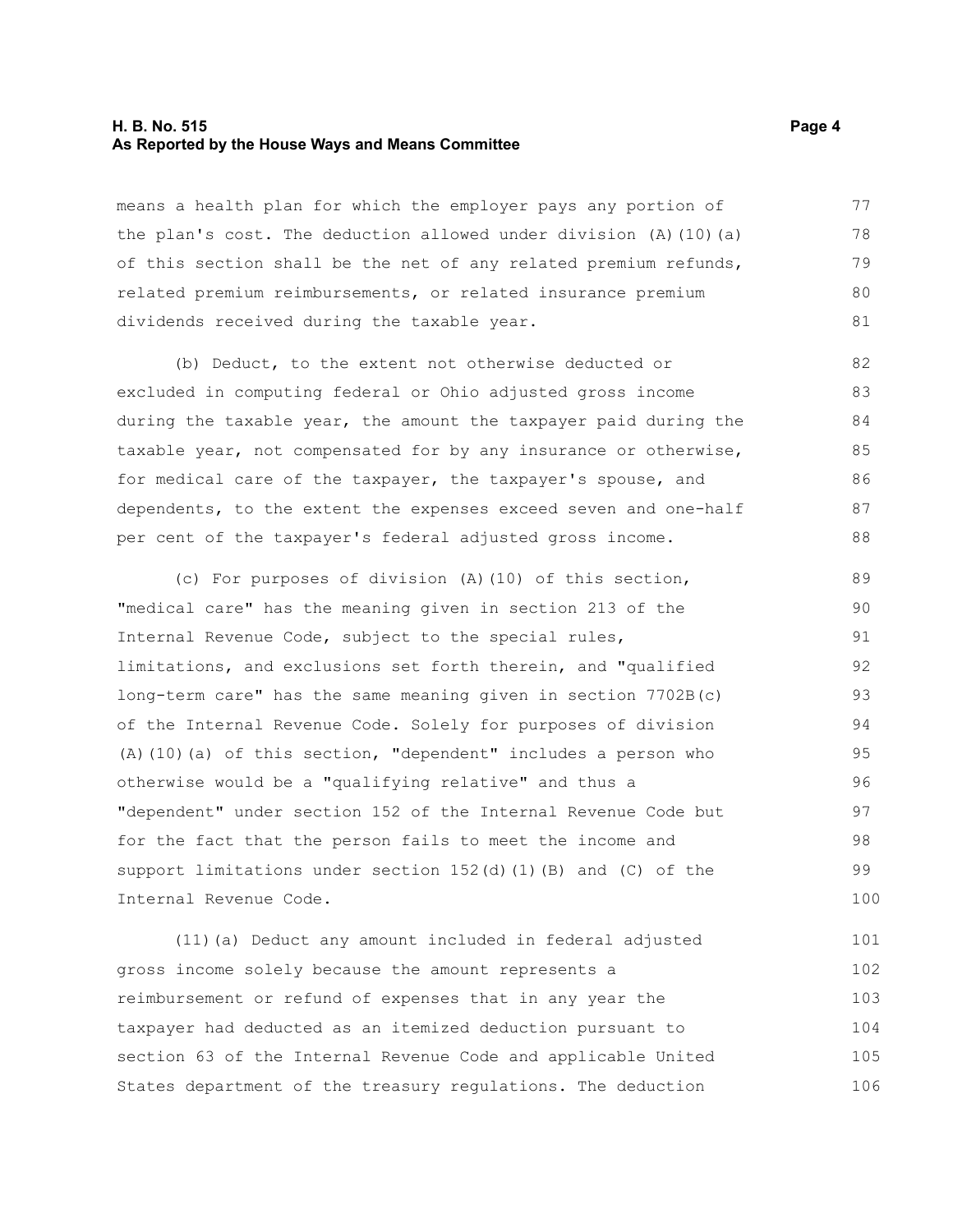#### **H. B. No. 515 Page 5 As Reported by the House Ways and Means Committee**

otherwise allowed under division (A)(11)(a) of this section shall be reduced to the extent the reimbursement is attributable to an amount the taxpayer deducted under this section in any taxable year. 107 108 109 110

(b) Add any amount not otherwise included in Ohio adjusted gross income for any taxable year to the extent that the amount is attributable to the recovery during the taxable year of any amount deducted or excluded in computing federal or Ohio adjusted gross income in any taxable year. 111 112 113 114 115

(12) Deduct any portion of the deduction described in section 1341(a)(2) of the Internal Revenue Code, for repaying previously reported income received under a claim of right, that meets both of the following requirements: 116 117 118 119

(a) It is allowable for repayment of an item that was included in the taxpayer's adjusted gross income for a prior taxable year and did not qualify for a credit under division (A) or (B) of section 5747.05 of the Revised Code for that year; 120 121 122 123

(b) It does not otherwise reduce the taxpayer's adjusted gross income for the current or any other taxable year.

(13) Deduct an amount equal to the deposits made to, and net investment earnings of, a medical savings account during the taxable year, in accordance with section 3924.66 of the Revised Code. The deduction allowed by division (A)(13) of this section does not apply to medical savings account deposits and earnings otherwise deducted or excluded for the current or any other taxable year from the taxpayer's federal adjusted gross income. 126 127 128 129 130 131 132

(14)(a) Add an amount equal to the funds withdrawn from a medical savings account during the taxable year, and the net investment earnings on those funds, when the funds withdrawn 133 134 135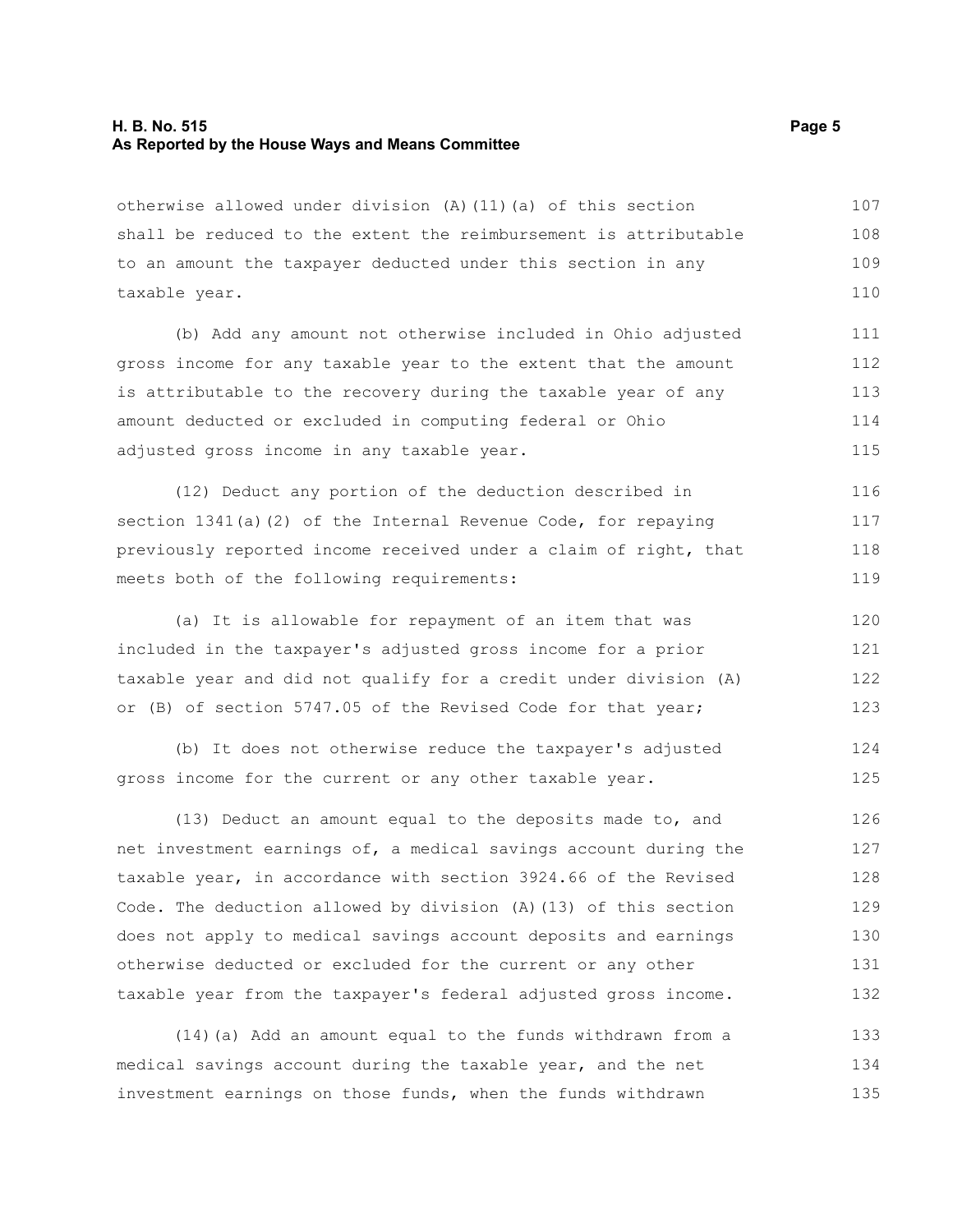#### **H. B. No. 515 Page 6 As Reported by the House Ways and Means Committee**

were used for any purpose other than to reimburse an account holder for, or to pay, eligible medical expenses, in accordance with section 3924.66 of the Revised Code; 136 137 138

(b) Add the amounts distributed from a medical savings account under division (A)(2) of section 3924.68 of the Revised Code during the taxable year. 139 140 141

(15) Add any amount claimed as a credit under section 5747.059 of the Revised Code to the extent that such amount satisfies either of the following: 142 143 144

(a) The amount was deducted or excluded from the computation of the taxpayer's federal adjusted gross income as required to be reported for the taxpayer's taxable year under the Internal Revenue Code; 145 146 147 148

(b) The amount resulted in a reduction of the taxpayer's federal adjusted gross income as required to be reported for any of the taxpayer's taxable years under the Internal Revenue Code. 149 150 151

(16) Deduct the amount contributed by the taxpayer to an individual development account program established by a county department of job and family services pursuant to sections 329.11 to 329.14 of the Revised Code for the purpose of matching funds deposited by program participants. On request of the tax commissioner, the taxpayer shall provide any information that, in the tax commissioner's opinion, is necessary to establish the amount deducted under division (A)(16) of this section. 152 153 154 155 156 157 158 159

(17)(a)(i) Subject to divisions (A)(17)(a)(iii),  $(iv)$ , and (v) of this section, add five-sixths of the amount of depreciation expense allowed by subsection (k) of section 168 of the Internal Revenue Code, including the taxpayer's proportionate or distributive share of the amount of 160 161 162 163 164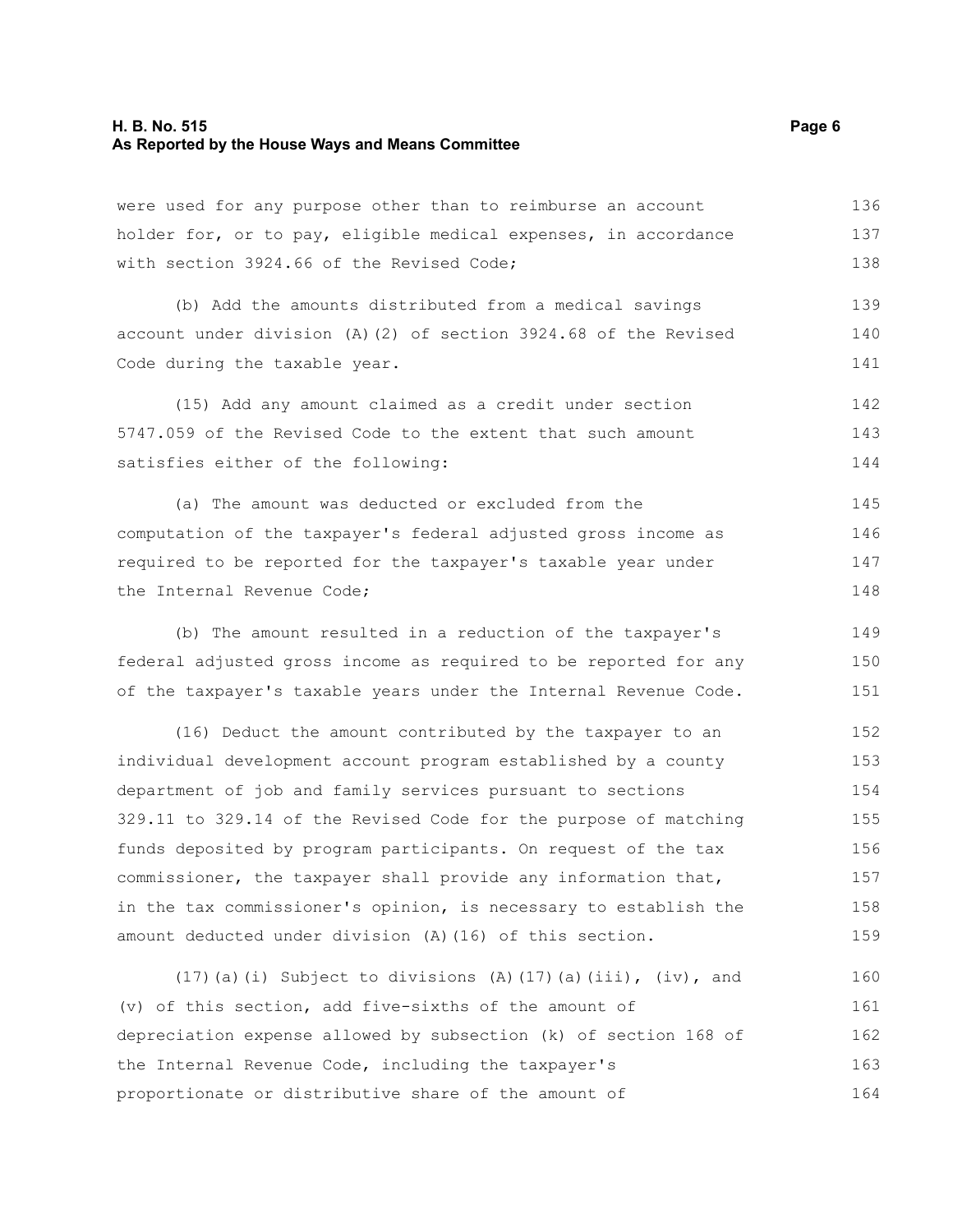#### **H. B. No. 515 Page 7 As Reported by the House Ways and Means Committee**

depreciation expense allowed by that subsection to a passthrough entity in which the taxpayer has a direct or indirect ownership interest. 165 166 167

(ii) Subject to divisions (A)(17)(a)(iii), (iv), and (v) of this section, add five-sixths of the amount of qualifying section 179 depreciation expense, including the taxpayer's proportionate or distributive share of the amount of qualifying section 179 depreciation expense allowed to any pass-through entity in which the taxpayer has a direct or indirect ownership interest. 168 169 170 171 172 173 174

(iii) Subject to division (A)(17)(a)(v) of this section, for taxable years beginning in 2012 or thereafter, if the increase in income taxes withheld by the taxpayer is equal to or greater than ten per cent of income taxes withheld by the taxpayer during the taxpayer's immediately preceding taxable year, "two-thirds" shall be substituted for "five-sixths" for the purpose of divisions  $(A)$  (17)(a)(i) and (ii) of this section. 175 176 177 178 179 180 181

(iv) Subject to division (A)(17)(a)(v) of this section, for taxable years beginning in 2012 or thereafter, a taxpayer is not required to add an amount under division (A)(17) of this section if the increase in income taxes withheld by the taxpayer and by any pass-through entity in which the taxpayer has a direct or indirect ownership interest is equal to or greater than the sum of (I) the amount of qualifying section 179 depreciation expense and (II) the amount of depreciation expense allowed to the taxpayer by subsection (k) of section 168 of the Internal Revenue Code, and including the taxpayer's proportionate or distributive shares of such amounts allowed to any such pass-through entities. 182 183 184 185 186 187 188 189 190 191 192 193

(v) If a taxpayer directly or indirectly incurs a net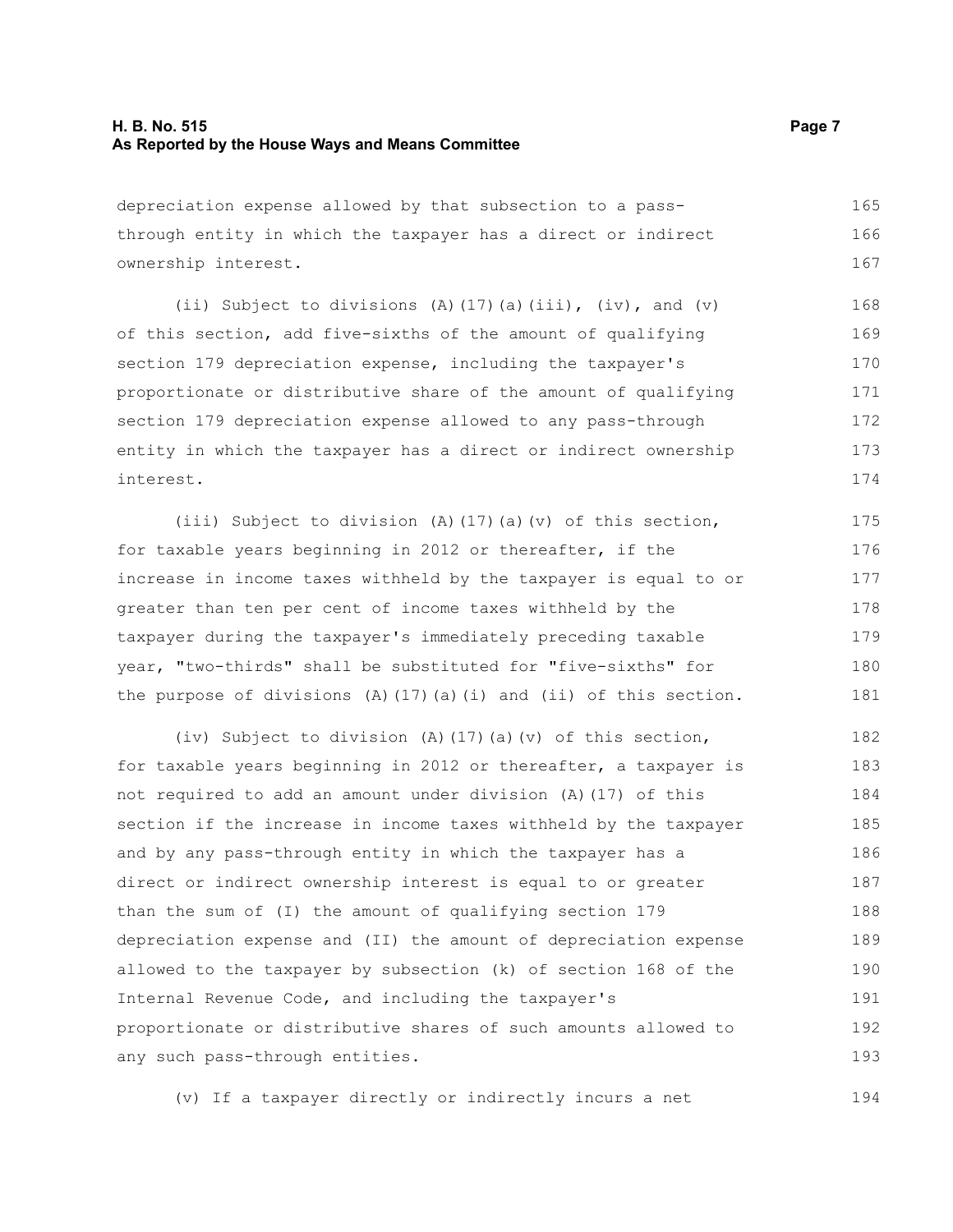#### **H. B. No. 515 Page 8 As Reported by the House Ways and Means Committee**

operating loss for the taxable year for federal income tax purposes, to the extent such loss resulted from depreciation expense allowed by subsection (k) of section 168 of the Internal Revenue Code and by qualifying section 179 depreciation expense, "the entire" shall be substituted for "five-sixths of the" for the purpose of divisions  $(A)$  (17)(a)(i) and (ii) of this section. 195 196 197 198 199 200

The tax commissioner, under procedures established by the commissioner, may waive the add-backs related to a pass-through entity if the taxpayer owns, directly or indirectly, less than five per cent of the pass-through entity. 201 202 203 204

(b) Nothing in division (A)(17) of this section shall be construed to adjust or modify the adjusted basis of any asset. 205 206

(c) To the extent the add-back required under division (A) (17)(a) of this section is attributable to property generating nonbusiness income or loss allocated under section 5747.20 of the Revised Code, the add-back shall be sitused to the same location as the nonbusiness income or loss generated by the property for the purpose of determining the credit under division (A) of section 5747.05 of the Revised Code. Otherwise, the add-back shall be apportioned, subject to one or more of the four alternative methods of apportionment enumerated in section 5747.21 of the Revised Code. 207 208 209 210 211 212 213 214 215 216

(d) For the purposes of division (A)(17)(a)(v) of this section, net operating loss carryback and carryforward shall not include the allowance of any net operating loss deduction carryback or carryforward to the taxable year to the extent such loss resulted from depreciation allowed by section 168(k) of the Internal Revenue Code and by the qualifying section 179 depreciation expense amount. 217 218 219 220 221 222 223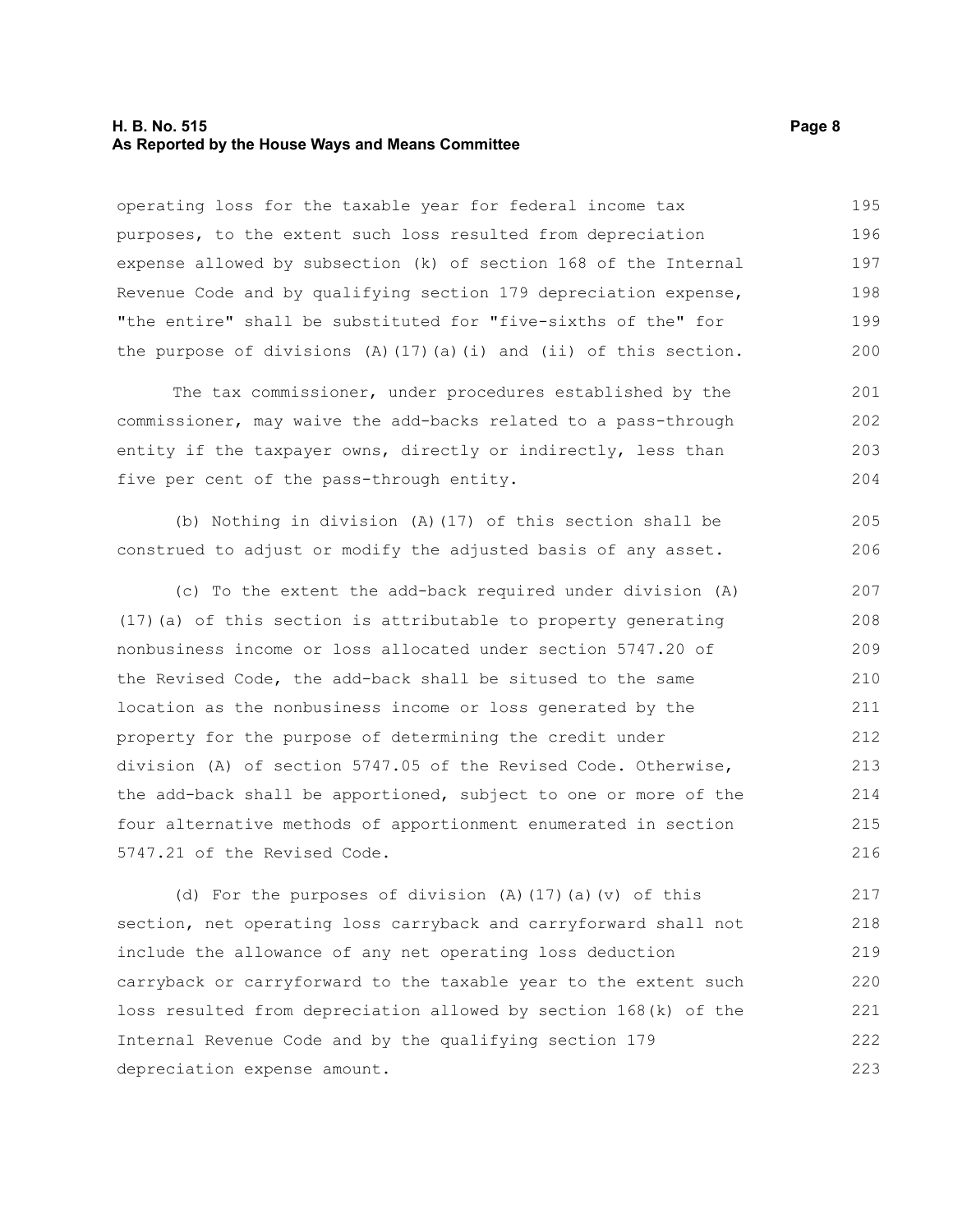(e) For the purposes of divisions (A)(17) and (18) of this section: 224 225

(i) "Income taxes withheld" means the total amount withheld and remitted under sections 5747.06 and 5747.07 of the Revised Code by an employer during the employer's taxable year. 226 227 228

(ii) "Increase in income taxes withheld" means the amount by which the amount of income taxes withheld by an employer during the employer's current taxable year exceeds the amount of income taxes withheld by that employer during the employer's immediately preceding taxable year. 229 230 231 232 233

(iii) "Qualifying section 179 depreciation expense" means the difference between (I) the amount of depreciation expense directly or indirectly allowed to a taxpayer under section 179 of the Internal Revised Code, and (II) the amount of depreciation expense directly or indirectly allowed to the taxpayer under section 179 of the Internal Revenue Code as that section existed on December 31, 2002.

(18)(a) If the taxpayer was required to add an amount under division (A)(17)(a) of this section for a taxable year, deduct one of the following: 241 242 243

(i) One-fifth of the amount so added for each of the five succeeding taxable years if the amount so added was five-sixths of qualifying section 179 depreciation expense or depreciation expense allowed by subsection (k) of section 168 of the Internal Revenue Code;

(ii) One-half of the amount so added for each of the two succeeding taxable years if the amount so added was two-thirds of such depreciation expense; 249 250 251

(iii) One-sixth of the amount so added for each of the six 252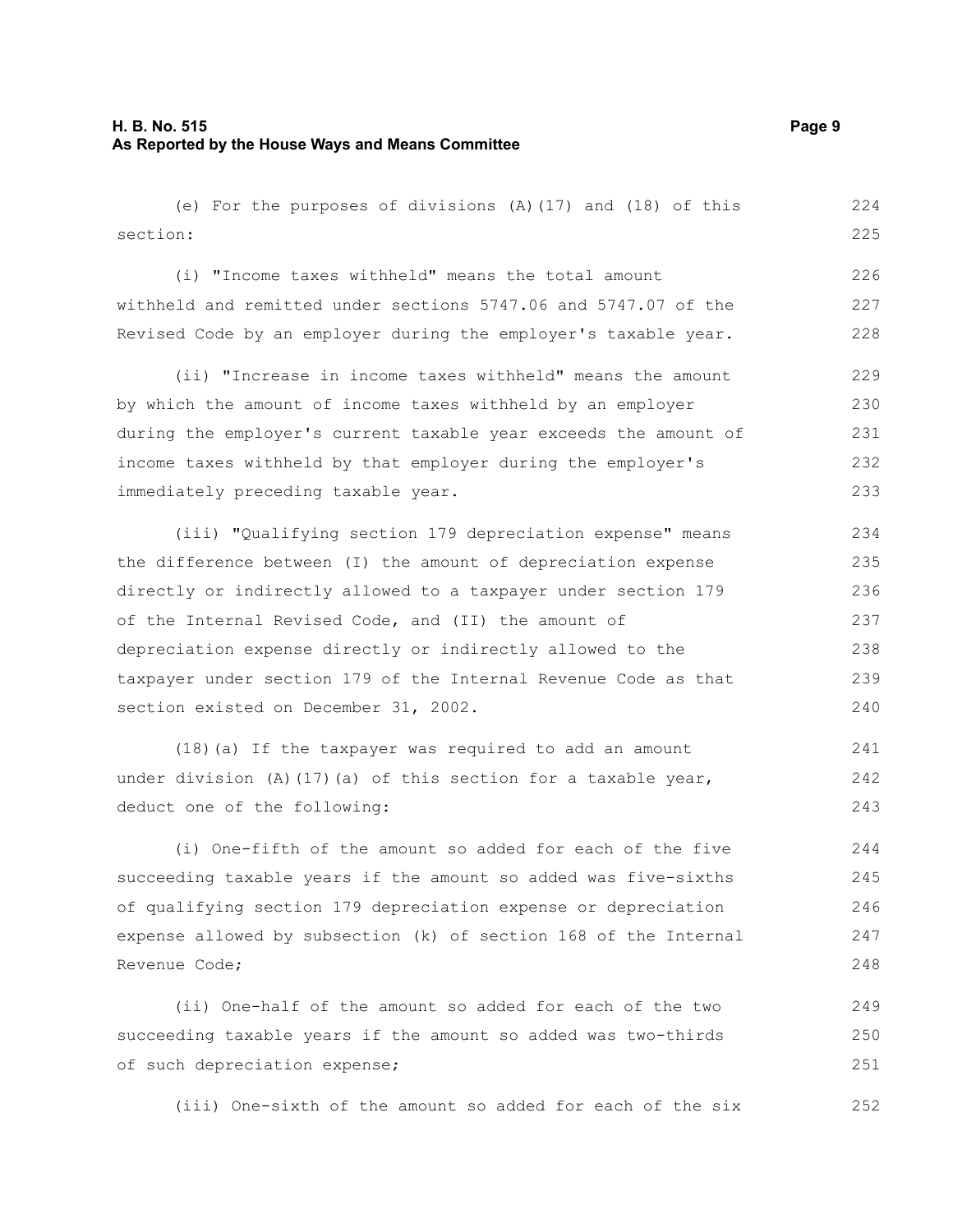#### **H. B. No. 515 Page 10 As Reported by the House Ways and Means Committee**

succeeding taxable years if the entire amount of such depreciation expense was so added. 253 254

(b) If the amount deducted under division (A)(18)(a) of this section is attributable to an add-back allocated under division (A)(17)(c) of this section, the amount deducted shall be sitused to the same location. Otherwise, the add-back shall be apportioned using the apportionment factors for the taxable year in which the deduction is taken, subject to one or more of the four alternative methods of apportionment enumerated in section 5747.21 of the Revised Code. 255 256 257 258 259 260 261 262

(c) No deduction is available under division (A)(18)(a) of this section with regard to any depreciation allowed by section 168(k) of the Internal Revenue Code and by the qualifying section 179 depreciation expense amount to the extent that such depreciation results in or increases a federal net operating loss carryback or carryforward. If no such deduction is available for a taxable year, the taxpayer may carry forward the amount not deducted in such taxable year to the next taxable year and add that amount to any deduction otherwise available under division  $(A)$  (18)(a) of this section for that next taxable year. The carryforward of amounts not so deducted shall continue until the entire addition required by division  $(A)$  (17)(a) of this section has been deducted. 263 264 265 266 267 268 269 270 271 272 273 274 275

(19) Deduct, to the extent not otherwise deducted or excluded in computing federal or Ohio adjusted gross income for the taxable year, the amount the taxpayer received during the taxable year as reimbursement for life insurance premiums under section 5919.31 of the Revised Code. 276 277 278 279 280

(20) Deduct, to the extent not otherwise deducted or excluded in computing federal or Ohio adjusted gross income for 281 282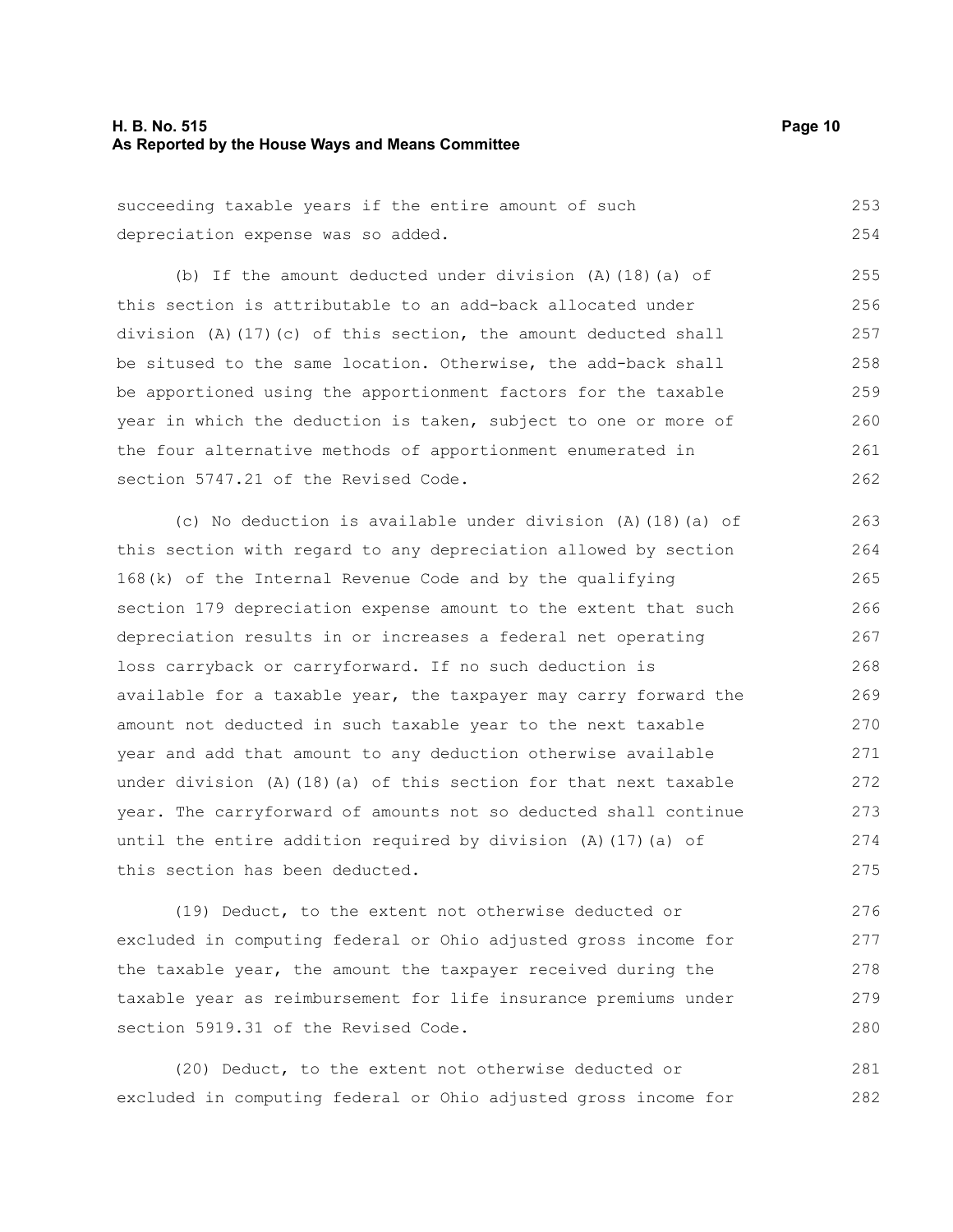#### **H. B. No. 515 Page 11 As Reported by the House Ways and Means Committee**

the taxable year, the amount the taxpayer received during the taxable year as a death benefit paid by the adjutant general under section 5919.33 of the Revised Code. 283 284 285

(21) Deduct, to the extent included in federal adjusted gross income and not otherwise allowable as a deduction or exclusion in computing federal or Ohio adjusted gross income for the taxable year, military pay and allowances received by the taxpayer during the taxable year for active duty service in the United States army, air force, navy, marine corps, or coast guard or reserve components thereof or the national guard. The deduction may not be claimed for military pay and allowances received by the taxpayer while the taxpayer is stationed in this state. 286 287 288 289 290 291 292 293 294 295

(22) Deduct, to the extent not otherwise allowable as a deduction or exclusion in computing federal or Ohio adjusted gross income for the taxable year and not otherwise compensated for by any other source, the amount of qualified organ donation expenses incurred by the taxpayer during the taxable year, not to exceed ten thousand dollars. A taxpayer may deduct qualified organ donation expenses only once for all taxable years beginning with taxable years beginning in 2007. 296 297 298 299 300 301 302 303

For the purposes of division (A)(22) of this section: 304

(a) "Human organ" means all or any portion of a human liver, pancreas, kidney, intestine, or lung, and any portion of human bone marrow. 305 306 307

(b) "Qualified organ donation expenses" means travel expenses, lodging expenses, and wages and salary forgone by a taxpayer in connection with the taxpayer's donation, while living, of one or more of the taxpayer's human organs to another 308 309 310 311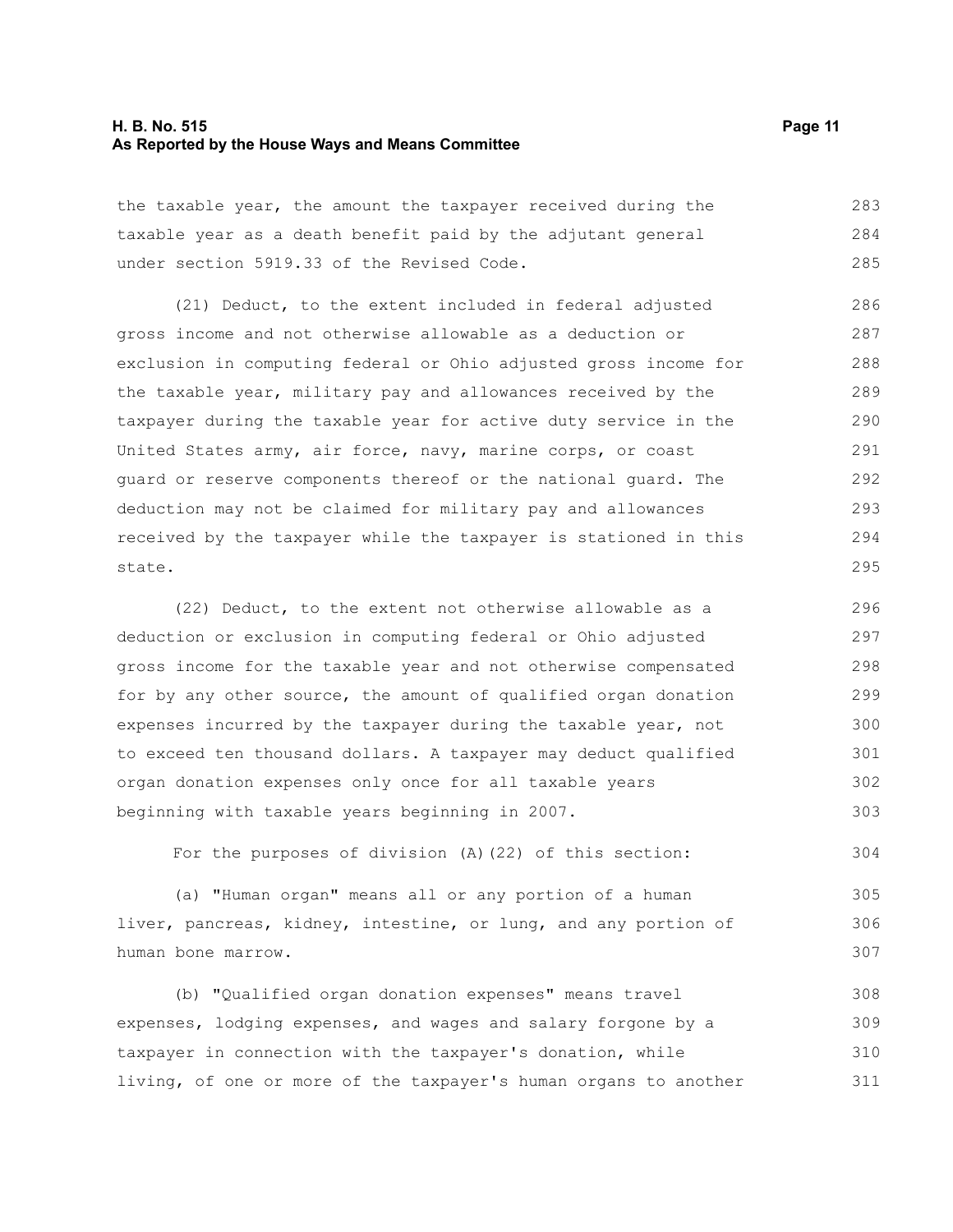#### **H. B. No. 515 Page 12 As Reported by the House Ways and Means Committee**

human being.

312

(23) Deduct, to the extent not otherwise deducted or excluded in computing federal or Ohio adjusted gross income for the taxable year, amounts received by the taxpayer as retired personnel pay for service in the uniformed services or reserve components thereof, or the national guard, or received by the surviving spouse or former spouse of such a taxpayer under the survivor benefit plan on account of such a taxpayer's death. If the taxpayer receives income on account of retirement paid under the federal civil service retirement system or federal employees retirement system, or under any successor retirement program enacted by the congress of the United States that is established and maintained for retired employees of the United States government, and such retirement income is based, in whole or in part, on credit for the taxpayer's uniformed service, the deduction allowed under this division shall include only that portion of such retirement income that is attributable to the taxpayer's uniformed service, to the extent that portion of such retirement income is otherwise included in federal adjusted gross income and is not otherwise deducted under this section. Any amount deducted under division (A)(23) of this section is not included in a taxpayer's adjusted gross income for the purposes of section 5747.055 of the Revised Code. No amount may be deducted under division (A)(23) of this section on the basis of which a credit was claimed under section 5747.055 of the Revised Code. 313 314 315 316 317 318 319 320 321 322 323 324 325 326 327 328 329 330 331 332 333 334 335 336 337

(24) Deduct, to the extent not otherwise deducted or excluded in computing federal or Ohio adjusted gross income for the taxable year, the amount the taxpayer received during the taxable year from the military injury relief fund created in section 5902.05 of the Revised Code. 338 339 340 341 342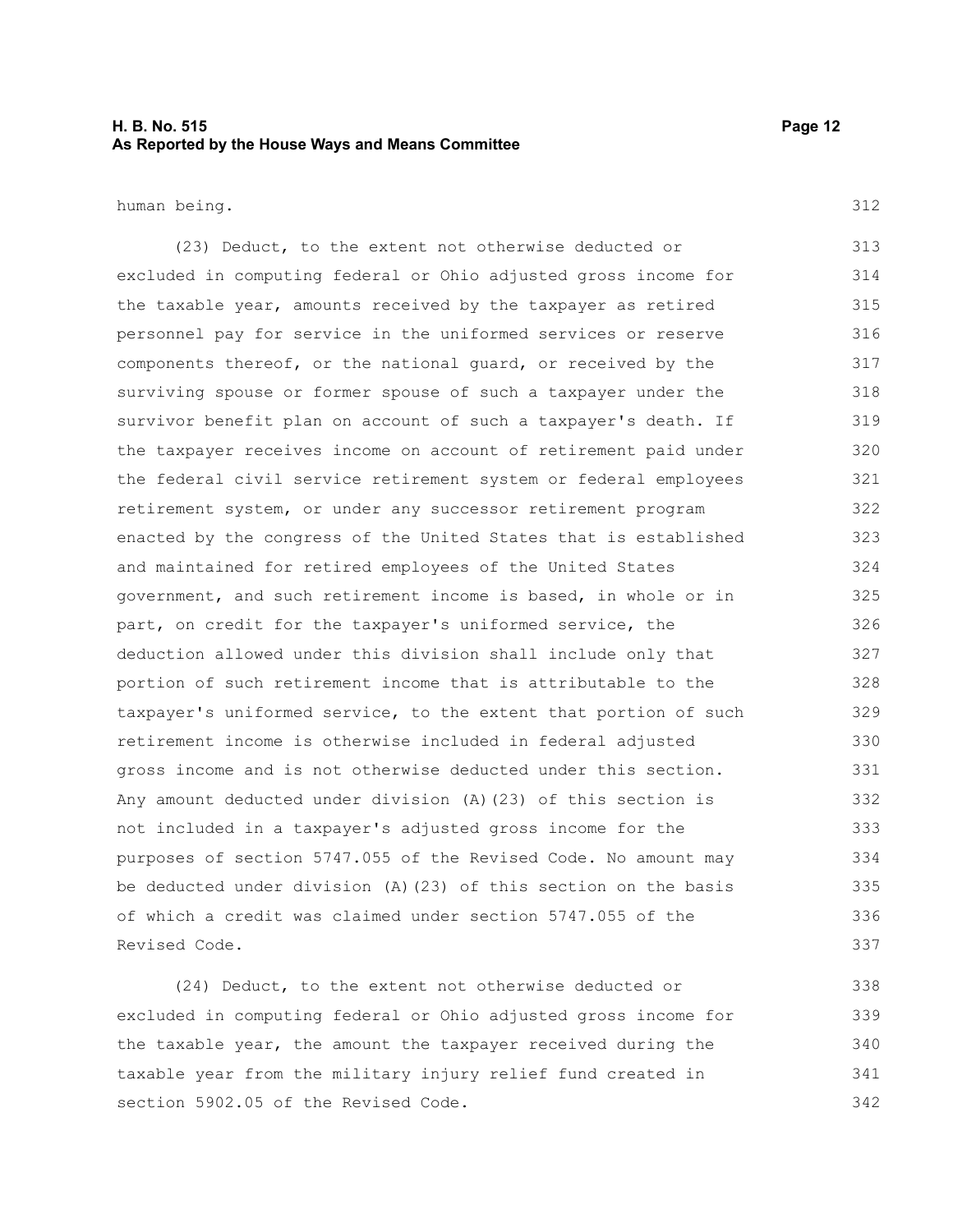#### **H. B. No. 515 Page 13 As Reported by the House Ways and Means Committee**

(25) Deduct, to the extent not otherwise deducted or excluded in computing federal or Ohio adjusted gross income for the taxable year, the amount the taxpayer received as a veterans bonus during the taxable year from the Ohio department of veterans services as authorized by Section 2r of Article VIII, Ohio Constitution. 343 344 345 346 347 348

(26) Deduct, to the extent not otherwise deducted or excluded in computing federal or Ohio adjusted gross income for the taxable year, any income derived from a transfer agreement or from the enterprise transferred under that agreement under section 4313.02 of the Revised Code. 349 350 351 352 353

(27) Deduct, to the extent not otherwise deducted or excluded in computing federal or Ohio adjusted gross income for the taxable year, Ohio college opportunity or federal Pell grant amounts received by the taxpayer or the taxpayer's spouse or dependent pursuant to section 3333.122 of the Revised Code or 20 U.S.C. 1070a, et seq., and used to pay room or board furnished by the educational institution for which the grant was awarded at the institution's facilities, including meal plans administered by the institution. For the purposes of this division, receipt of a grant includes the distribution of a grant directly to an educational institution and the crediting of the grant to the enrollee's account with the institution. 354 355 356 357 358 359 360 361 362 363 364 365

(28) Deduct from the portion of an individual's federal adjusted gross income that is business income, to the extent not otherwise deducted or excluded in computing federal adjusted gross income for the taxable year, one hundred twenty-five thousand dollars for each spouse if spouses file separate returns under section 5747.08 of the Revised Code or two hundred fifty thousand dollars for all other individuals. 366 367 368 369 370 371 372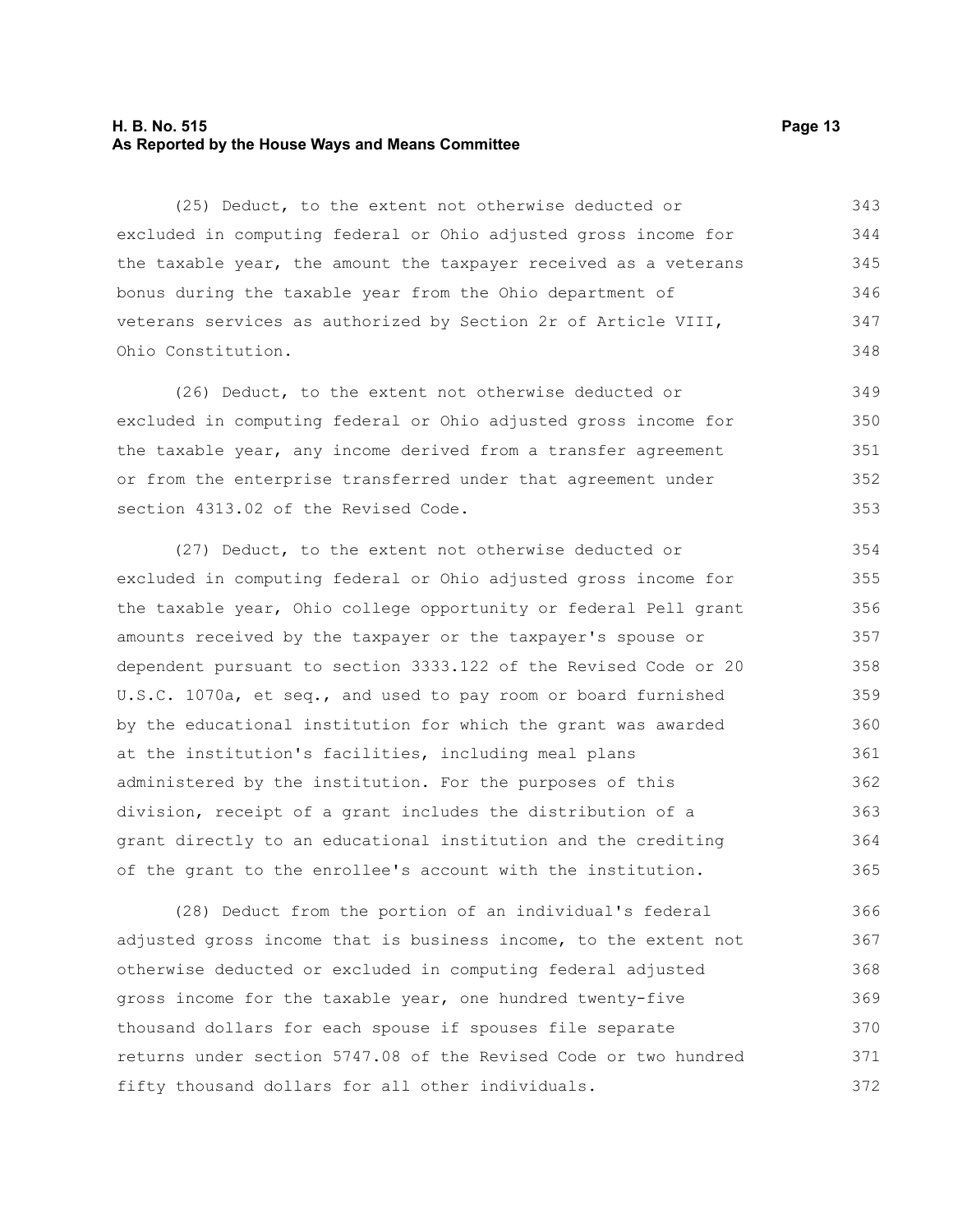#### **H. B. No. 515 Page 14 As Reported by the House Ways and Means Committee**

(29) Deduct, as provided under section 5747.78 of the Revised Code, contributions to ABLE savings accounts made in accordance with sections 113.50 to 113.56 of the Revised Code. 373 374 375

(30)(a) Deduct, to the extent not otherwise deducted or excluded in computing federal or Ohio adjusted gross income during the taxable year, all of the following: 376 377 378

(i) Compensation paid to a qualifying employee described in division (A)(14)(a) of section 5703.94 of the Revised Code to the extent such compensation is for disaster work conducted in this state during a disaster response period pursuant to a qualifying solicitation received by the employee's employer; 379 380 381 382 383

(ii) Compensation paid to a qualifying employee described in division (A)(14)(b) of section 5703.94 of the Revised Code to the extent such compensation is for disaster work conducted in this state by the employee during the disaster response period on critical infrastructure owned or used by the employee's employer; 384 385 386 387 388 389

(iii) Income received by an out-of-state disaster business for disaster work conducted in this state during a disaster response period, or, if the out-of-state disaster business is a pass-through entity, a taxpayer's distributive share of the pass-through entity's income from the business conducting disaster work in this state during a disaster response period, if, in either case, the disaster work is conducted pursuant to a qualifying solicitation received by the business. 390 391 392 393 394 395 396 397

(b) All terms used in division (A)(30) of this section have the same meanings as in section 5703.94 of the Revised Code. 398 399 400

(31) For a taxpayer who is a qualifying Ohio educator,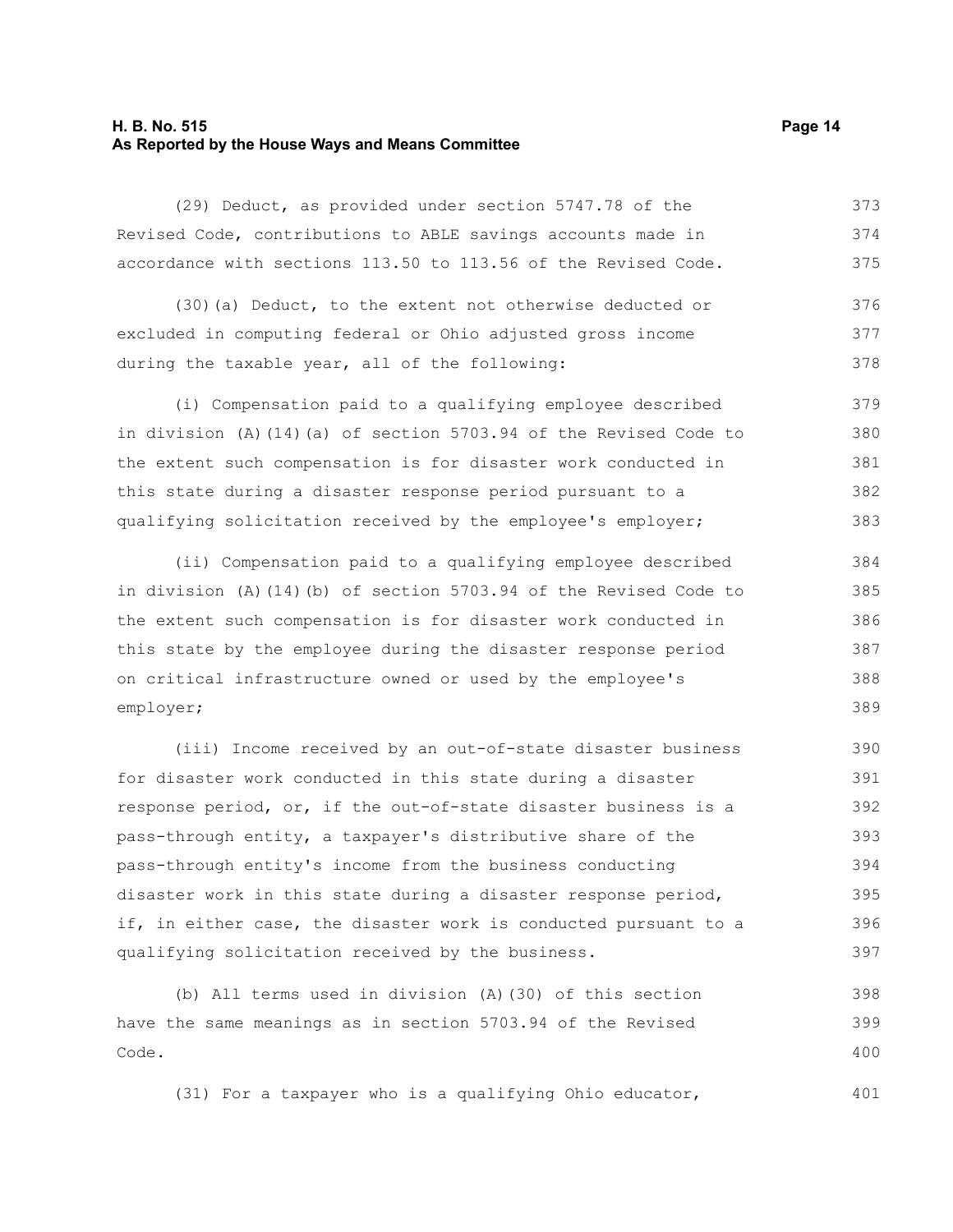#### **H. B. No. 515 Page 15 As Reported by the House Ways and Means Committee**

deduct, to the extent not otherwise deducted or excluded in computing federal or Ohio adjusted gross income for the taxable year, the lesser of two hundred fifty dollars or the amount of expenses described in subsections (a)(2)(D)(i) and (ii) of section 62 of the Internal Revenue Code paid or incurred by the taxpayer during the taxpayer's taxable year in excess of the amount the taxpayer is authorized to deduct for that taxable year under subsection (a)(2)(D) of that section. 402 403 404 405 406 407 408 409

(32) Deduct, to the extent not otherwise deducted or excluded in computing federal or Ohio adjusted gross income for the taxable year, amounts received by the taxpayer as a disability severance payment, computed under 10 U.S.C. 1212, following discharge or release under honorable conditions from the armed forces, as defined by 10 U.S.C. 101. 410 411 412 413 414 415

(33) Deduct, to the extent not otherwise deducted or excluded in computing federal adjusted gross income or Ohio adjusted gross income, amounts not subject to tax due to an agreement entered into under division (A)(2) of section 5747.05 of the Revised Code. 416 417 418 419 420

(34) Deduct amounts as provided under section 5747.79 of the Revised Code related to the taxpayer's qualifying capital gains and deductible payroll. 421 422 423

To the extent a qualifying capital gain described under division (A)(34) of this section is business income, the taxpayer shall deduct those gains under this division before deducting any such gains under division (A)(28) of this section. 424 425 426 427

(35)(a) For taxable years beginning in or after 2026, deduct, to the extent not otherwise deducted or excluded in computing federal or Ohio adjusted gross income for the taxable 428 429 430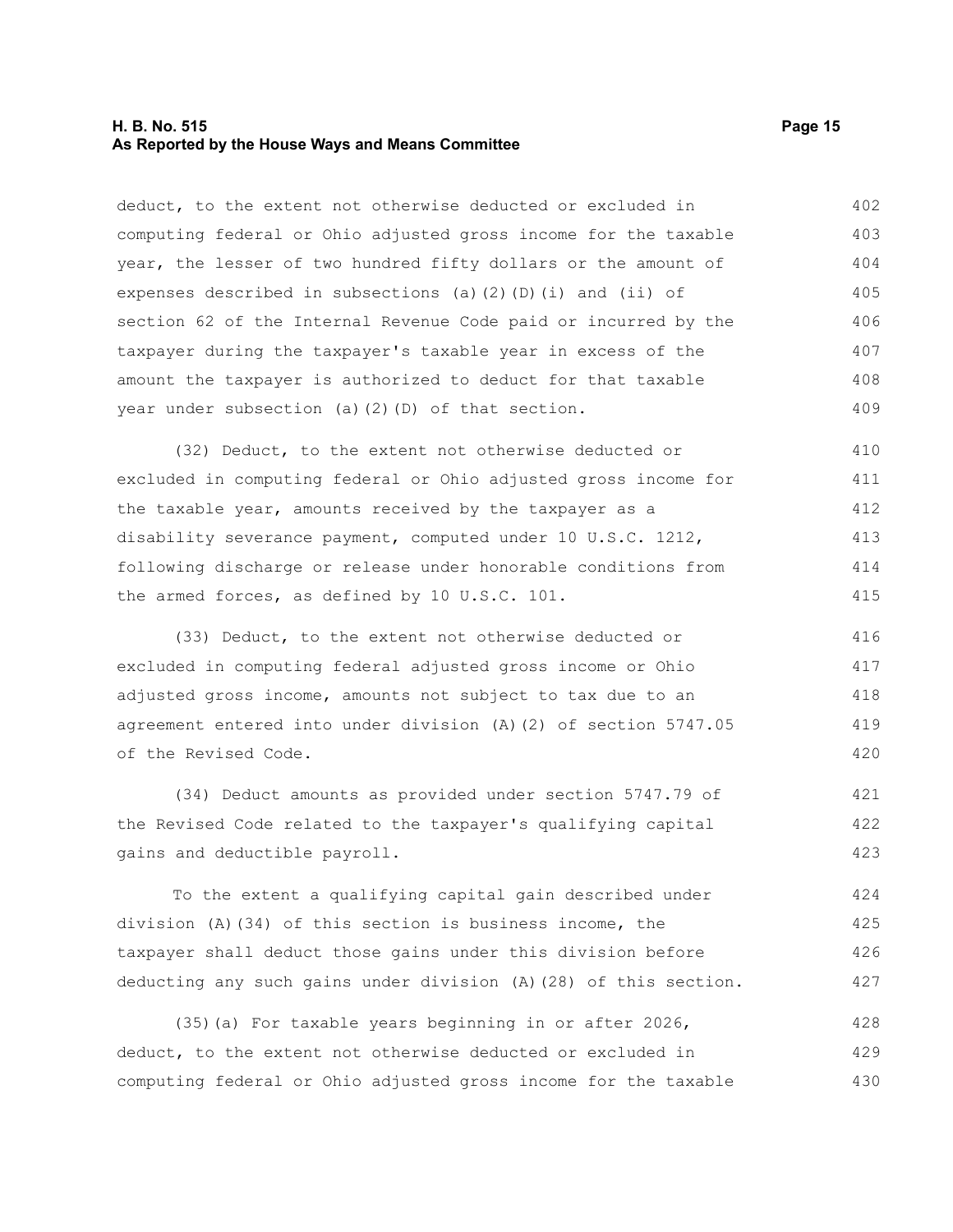#### **H. B. No. 515 Page 16 As Reported by the House Ways and Means Committee**

431

year:

(i) One hundred per cent of the capital gain received by the taxpayer in the taxable year from a qualifying interest in an Ohio venture capital operating company attributable to the company's investments in Ohio businesses during the period for which the company was an Ohio venture operating company; and 432 433 434 435 436

(ii) Fifty per cent of the capital gain received by the taxpayer in the taxable year from a qualifying interest in an Ohio venture capital operating company attributable to the company's investments in all other businesses during the period for which the company was an Ohio venture operating company. 437 438 439 440 441

(b) Add amounts previously deducted by the taxpayer under division (A)(35)(a) of this section if the director of development certifies to the tax commissioner that the requirements for the deduction were not met. 442 443 444 445

(c) All terms used in division (A)(35) of this section have the same meanings as in section 122.851 of the Revised Code. 446 447 448

(d) To the extent a capital gain described in division (A) (35)(a) of this section is business income, the taxpayer shall apply that division before applying division (A)(28) of this section. 449 450 451 452

(B) "Business income" means income, including gain or loss, arising from transactions, activities, and sources in the regular course of a trade or business and includes income, gain, or loss from real property, tangible property, and intangible property if the acquisition, rental, management, and disposition of the property constitute integral parts of the regular course of a trade or business operation. "Business income" includes 453 454 455 456 457 458 459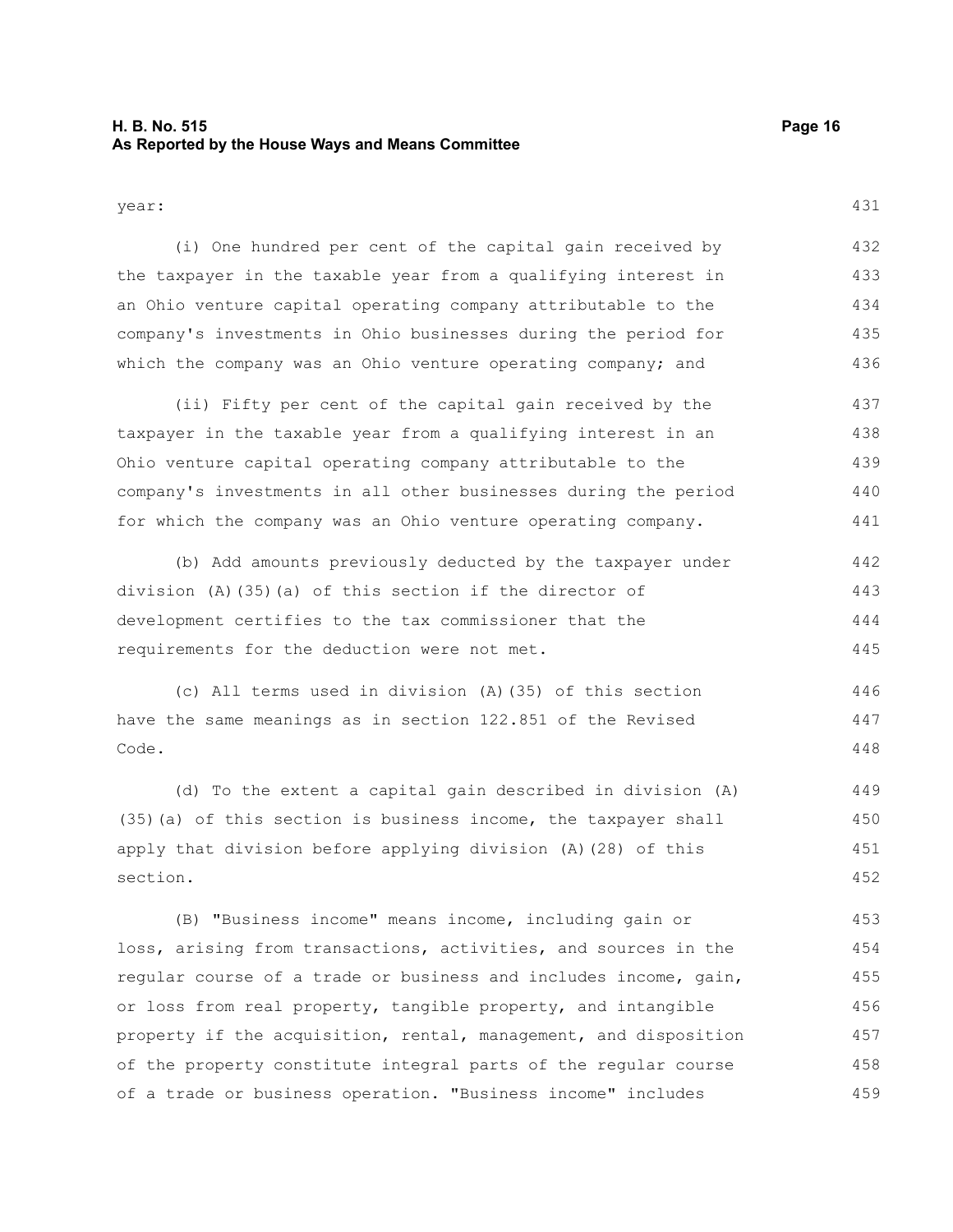## **H. B. No. 515 Page 17 As Reported by the House Ways and Means Committee**

| income, including gain or loss, from a partial or complete       | 460 |
|------------------------------------------------------------------|-----|
| liquidation of a business, including, but not limited to, gain   | 461 |
| or loss from the sale or other disposition of goodwill_or the    | 462 |
| sale of an equity or ownership interest in a business.           | 463 |
| As used in this division, the "sale of an equity or              | 464 |
| ownership interest in a business" means sales to which either or | 465 |
| both of the following apply:                                     | 466 |
| (1) The sale is treated for federal income tax purposes as       | 467 |
| the sale of assets.                                              | 468 |
| (2) The seller materially participated, as described in 26       | 469 |
| C.F.R. 1.469-5T, in the activities of the business during the    | 470 |
| taxable year in which the sale occurs or during any of the five  | 471 |
| preceding taxable years.                                         | 472 |
| (C) "Nonbusiness income" means all income other than             | 473 |
| business income and may include, but is not limited to,          | 474 |
| compensation, rents and royalties from real or tangible personal | 475 |
| property, capital gains, interest, dividends and distributions,  | 476 |
| patent or copyright royalties, or lottery winnings, prizes, and  | 477 |
| awards.                                                          | 478 |
| (D) "Compensation" means any form of remuneration paid to        | 479 |
| an employee for personal services.                               | 480 |
| (E) "Fiduciary" means a quardian, trustee, executor,             | 481 |
| administrator, receiver, conservator, or any other person acting | 482 |
| in any fiduciary capacity for any individual, trust, or estate.  | 483 |
| (F) "Fiscal year" means an accounting period of twelve           | 484 |
| months ending on the last day of any month other than December.  | 485 |
| (G) "Individual" means any natural person.                       | 486 |
| (H) "Internal Revenue Code" means the "Internal Revenue          | 487 |
|                                                                  |     |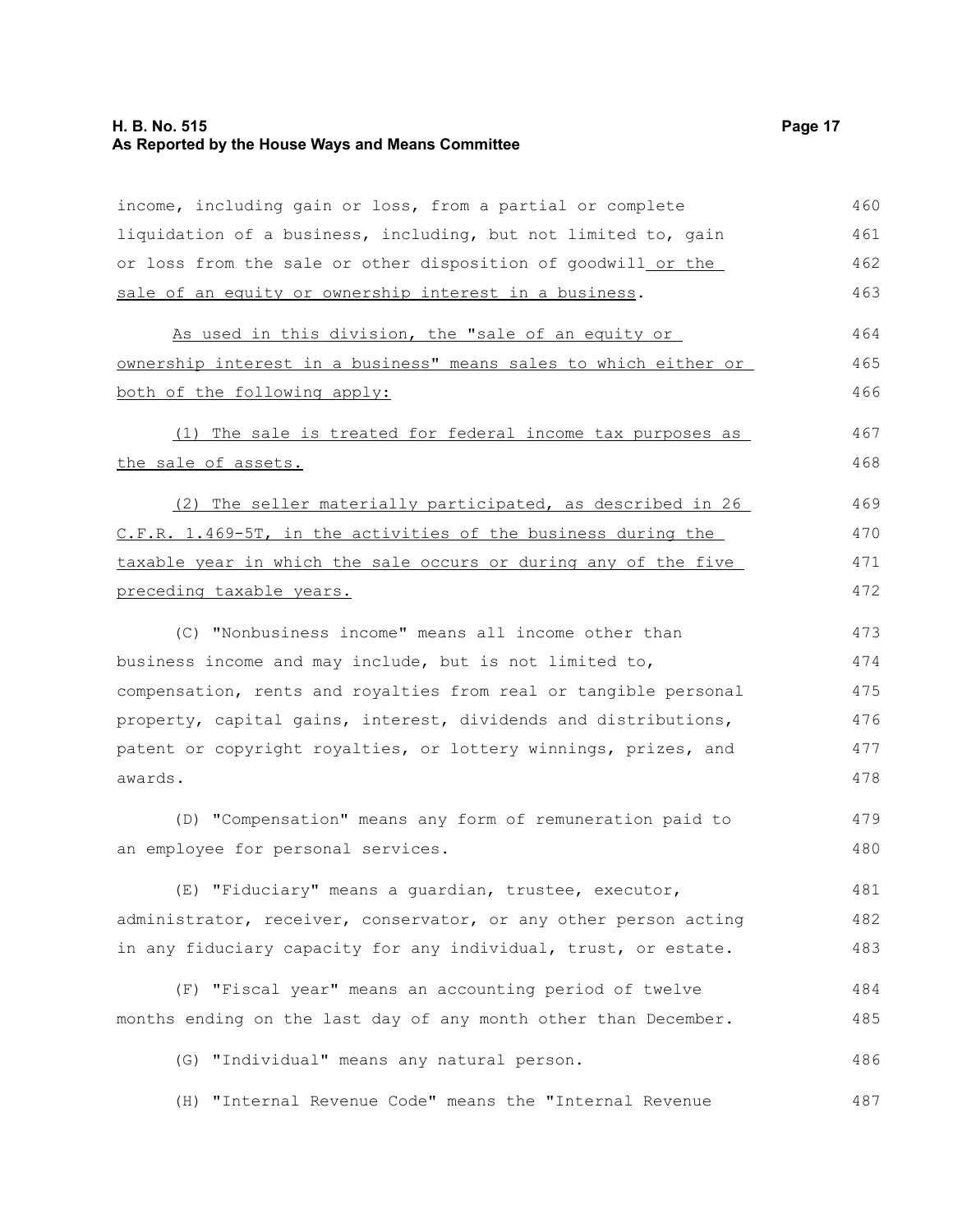| Code of 1986," 100 Stat. 2085, 26 U.S.C.A. 1, as amended.                  | 488 |
|----------------------------------------------------------------------------|-----|
| (I) "Resident" means any of the following:                                 | 489 |
| (1) An individual who is domiciled in this state, subject                  | 490 |
| to section 5747.24 of the Revised Code;                                    | 491 |
| (2) The estate of a decedent who at the time of death was                  | 492 |
| domiciled in this state. The domicile tests of section 5747.24             |     |
| of the Revised Code are not controlling for purposes of division           | 494 |
| $(I)$ $(2)$ of this section.                                               | 495 |
| (3) A trust that, in whole or part, resides in this state.                 | 496 |
| If only part of a trust resides in this state, the trust is a              | 497 |
| resident only with respect to that part.                                   | 498 |
| For the purposes of division (I) (3) of this section:                      | 499 |
| (a) A trust resides in this state for the trust's current                  | 500 |
| taxable year to the extent, as described in division $(I)$ $(3)$ $(d)$     |     |
| of this section, that the trust consists directly or indirectly,           | 502 |
| in whole or in part, of assets, net of any related liabilities,            | 503 |
| that were transferred, or caused to be transferred, directly or            | 504 |
| indirectly, to the trust by any of the following:                          | 505 |
| (i) A person, a court, or a governmental entity or                         | 506 |
| instrumentality on account of the death of a decedent, but only            | 507 |
| if the trust is described in division $(I)$ $(3)$ $(e)$ $(i)$ or $(ii)$ of | 508 |
| this section;                                                              | 509 |
| (ii) A person who was domiciled in this state for the                      | 510 |
| purposes of this chapter when the person directly or indirectly            | 511 |
| transferred assets to an irrevocable trust, but only if at least           | 512 |
| one of the trust's qualifying beneficiaries is domiciled in this           |     |
| state for the purposes of this chapter during all or some                  | 514 |
| portion of the trust's current taxable year;                               |     |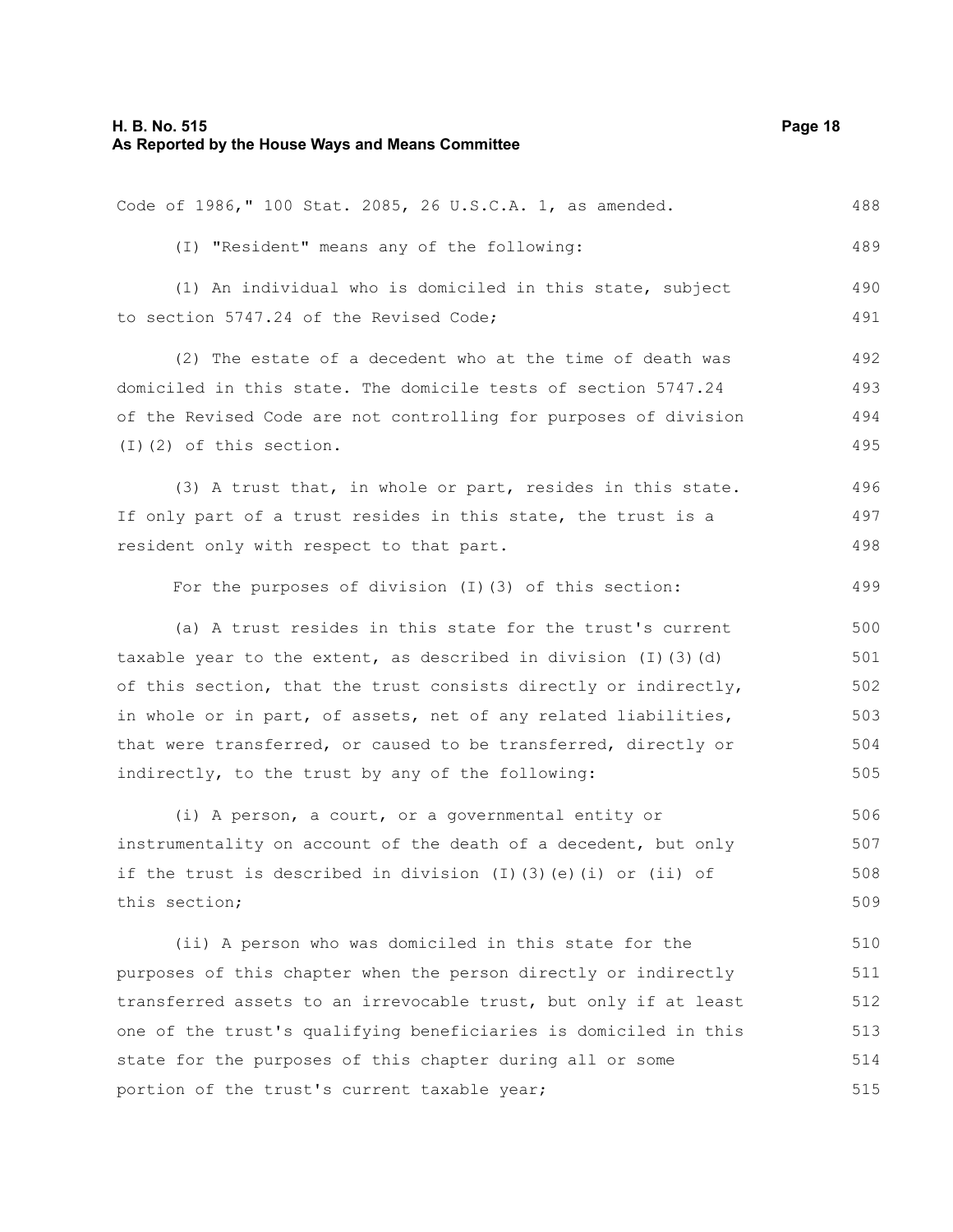#### **H. B. No. 515 Page 19 As Reported by the House Ways and Means Committee**

(iii) A person who was domiciled in this state for the purposes of this chapter when the trust document or instrument or part of the trust document or instrument became irrevocable, but only if at least one of the trust's qualifying beneficiaries is a resident domiciled in this state for the purposes of this chapter during all or some portion of the trust's current taxable year. If a trust document or instrument became irrevocable upon the death of a person who at the time of death was domiciled in this state for purposes of this chapter, that person is a person described in division (I)(3)(a)(iii) of this section. 516 517 518 519 520 521 522 523 524 525 526

(b) A trust is irrevocable to the extent that the transferor is not considered to be the owner of the net assets of the trust under sections 671 to 678 of the Internal Revenue Code.

(c) With respect to a trust other than a charitable lead trust, "qualifying beneficiary" has the same meaning as "potential current beneficiary" as defined in section 1361(e)(2) of the Internal Revenue Code, and with respect to a charitable lead trust "qualifying beneficiary" is any current, future, or contingent beneficiary, but with respect to any trust "qualifying beneficiary" excludes a person or a governmental entity or instrumentality to any of which a contribution would qualify for the charitable deduction under section 170 of the Internal Revenue Code. 531 532 533 534 535 536 537 538 539 540

(d) For the purposes of division (I)(3)(a) of this section, the extent to which a trust consists directly or indirectly, in whole or in part, of assets, net of any related liabilities, that were transferred directly or indirectly, in whole or part, to the trust by any of the sources enumerated in 541 542 543 544 545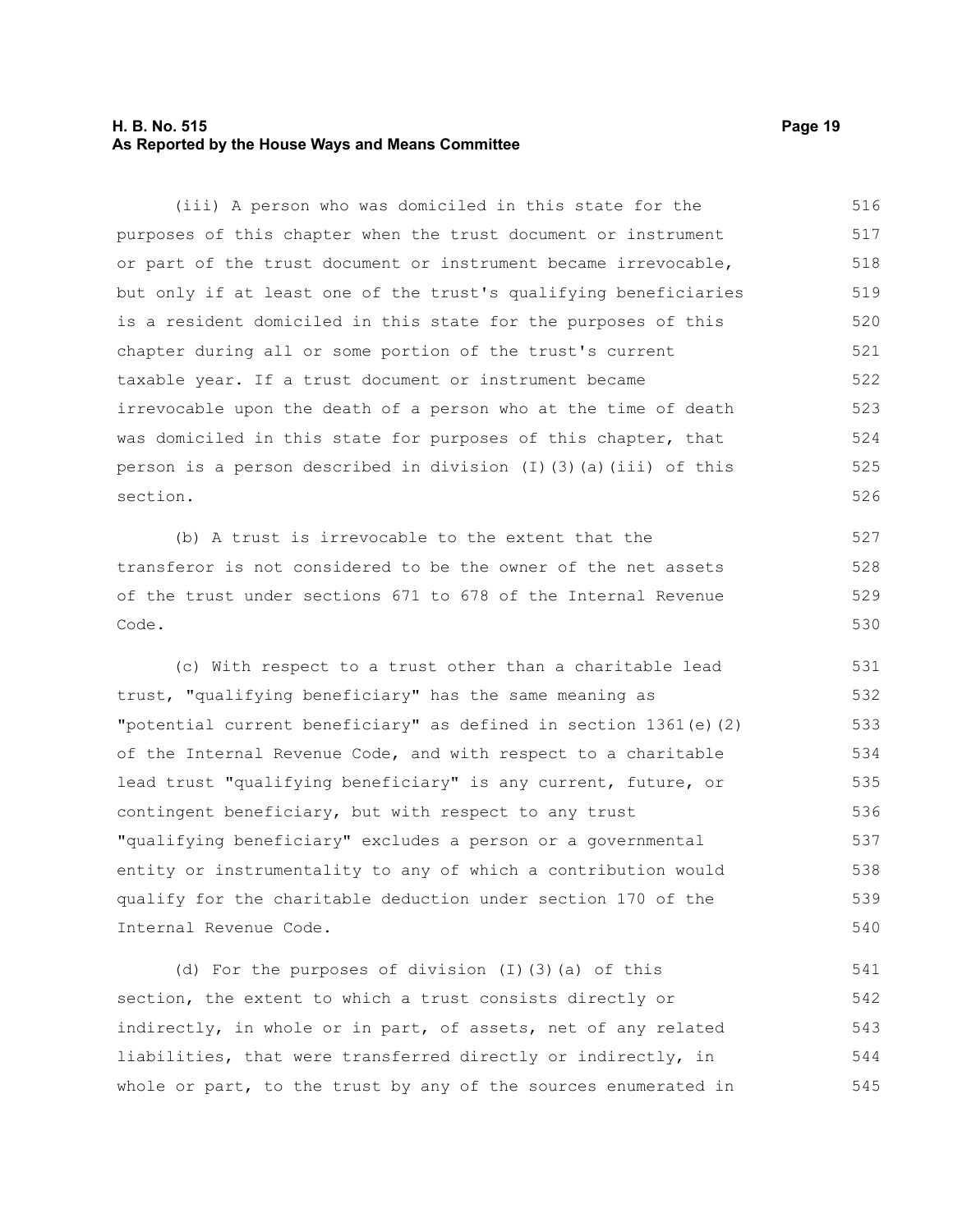#### **H. B. No. 515 Page 20 As Reported by the House Ways and Means Committee**

that division shall be ascertained by multiplying the fair market value of the trust's assets, net of related liabilities, by the qualifying ratio, which shall be computed as follows: 546 547 548

(i) The first time the trust receives assets, the numerator of the qualifying ratio is the fair market value of those assets at that time, net of any related liabilities, from sources enumerated in division (I)(3)(a) of this section. The denominator of the qualifying ratio is the fair market value of all the trust's assets at that time, net of any related liabilities. 549 550 551 552 553 554 555

(ii) Each subsequent time the trust receives assets, a revised qualifying ratio shall be computed. The numerator of the revised qualifying ratio is the sum of (1) the fair market value of the trust's assets immediately prior to the subsequent transfer, net of any related liabilities, multiplied by the qualifying ratio last computed without regard to the subsequent transfer, and (2) the fair market value of the subsequently transferred assets at the time transferred, net of any related liabilities, from sources enumerated in division (I)(3)(a) of this section. The denominator of the revised qualifying ratio is the fair market value of all the trust's assets immediately after the subsequent transfer, net of any related liabilities. 556 557 558 559 560 561 562 563 564 565 566 567

(iii) Whether a transfer to the trust is by or from any of the sources enumerated in division (I)(3)(a) of this section shall be ascertained without regard to the domicile of the trust's beneficiaries. 568 569 570 571

(e) For the purposes of division (I)(3)(a)(i) of this section: 572 573

(i) A trust is described in division (I)(3)(e)(i) of this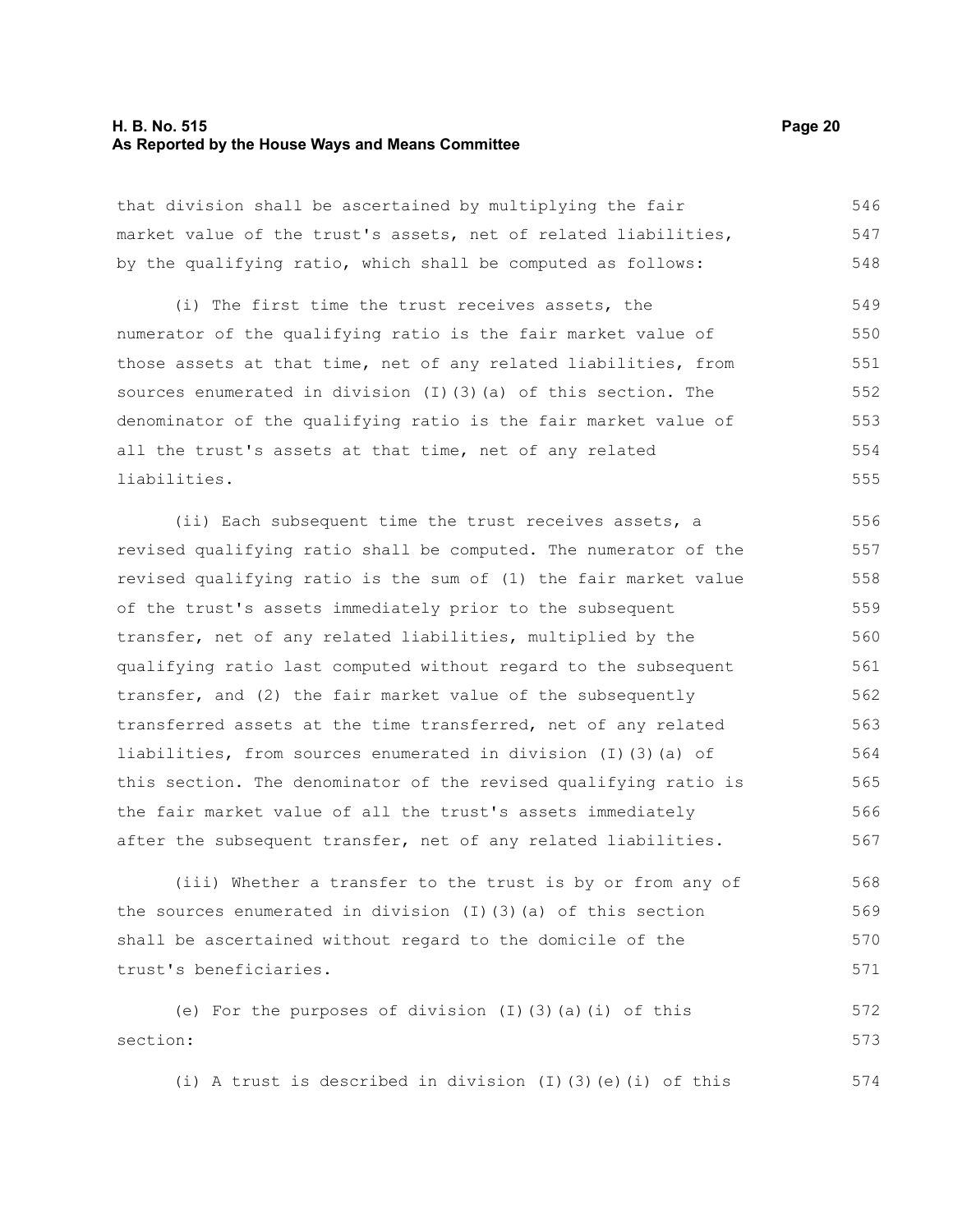#### **H. B. No. 515 Page 21 As Reported by the House Ways and Means Committee**

section if the trust is a testamentary trust and the testator of that testamentary trust was domiciled in this state at the time of the testator's death for purposes of the taxes levied under Chapter 5731. of the Revised Code. 575 576 577 578

(ii) A trust is described in division (I)(3)(e)(ii) of this section if the transfer is a qualifying transfer described in any of divisions (I)(3)(f)(i) to (vi) of this section, the trust is an irrevocable inter vivos trust, and at least one of the trust's qualifying beneficiaries is domiciled in this state for purposes of this chapter during all or some portion of the trust's current taxable year.

(f) For the purposes of division  $(I)(3)(e)(ii)$  of this section, a "qualifying transfer" is a transfer of assets, net of any related liabilities, directly or indirectly to a trust, if the transfer is described in any of the following:

(i) The transfer is made to a trust, created by the decedent before the decedent's death and while the decedent was domiciled in this state for the purposes of this chapter, and, prior to the death of the decedent, the trust became irrevocable while the decedent was domiciled in this state for the purposes of this chapter. 590 591 592 593 594 595

(ii) The transfer is made to a trust to which the decedent, prior to the decedent's death, had directly or indirectly transferred assets, net of any related liabilities, while the decedent was domiciled in this state for the purposes of this chapter, and prior to the death of the decedent the trust became irrevocable while the decedent was domiciled in this state for the purposes of this chapter. 596 597 598 599 600 601 602

(iii) The transfer is made on account of a contractual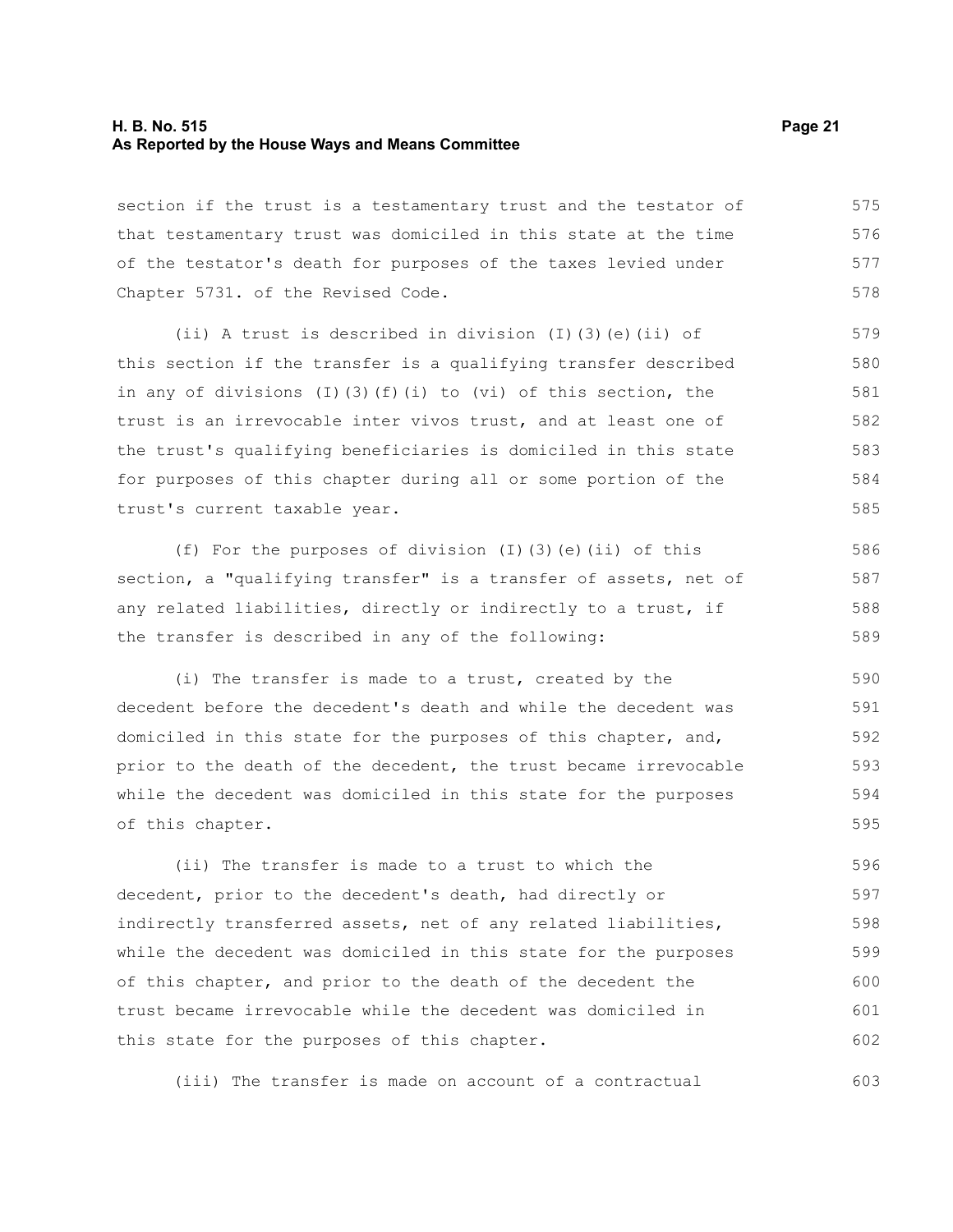#### **H. B. No. 515 Page 22 As Reported by the House Ways and Means Committee**

relationship existing directly or indirectly between the transferor and either the decedent or the estate of the decedent at any time prior to the date of the decedent's death, and the decedent was domiciled in this state at the time of death for purposes of the taxes levied under Chapter 5731. of the Revised Code. 604 605 606 607 608 609

(iv) The transfer is made to a trust on account of a contractual relationship existing directly or indirectly between the transferor and another person who at the time of the decedent's death was domiciled in this state for purposes of this chapter. 610 611 612 613 614

(v) The transfer is made to a trust on account of the will of a testator who was domiciled in this state at the time of the testator's death for purposes of the taxes levied under Chapter 5731. of the Revised Code.

(vi) The transfer is made to a trust created by or caused to be created by a court, and the trust was directly or indirectly created in connection with or as a result of the death of an individual who, for purposes of the taxes levied under Chapter 5731. of the Revised Code, was domiciled in this state at the time of the individual's death. 619 620 621 622 623 624

(g) The tax commissioner may adopt rules to ascertain the part of a trust residing in this state.

(J) "Nonresident" means an individual or estate that is not a resident. An individual who is a resident for only part of a taxable year is a nonresident for the remainder of that taxable year. 627 628 629 630

(K) "Pass-through entity" has the same meaning as in section 5733.04 of the Revised Code. 631 632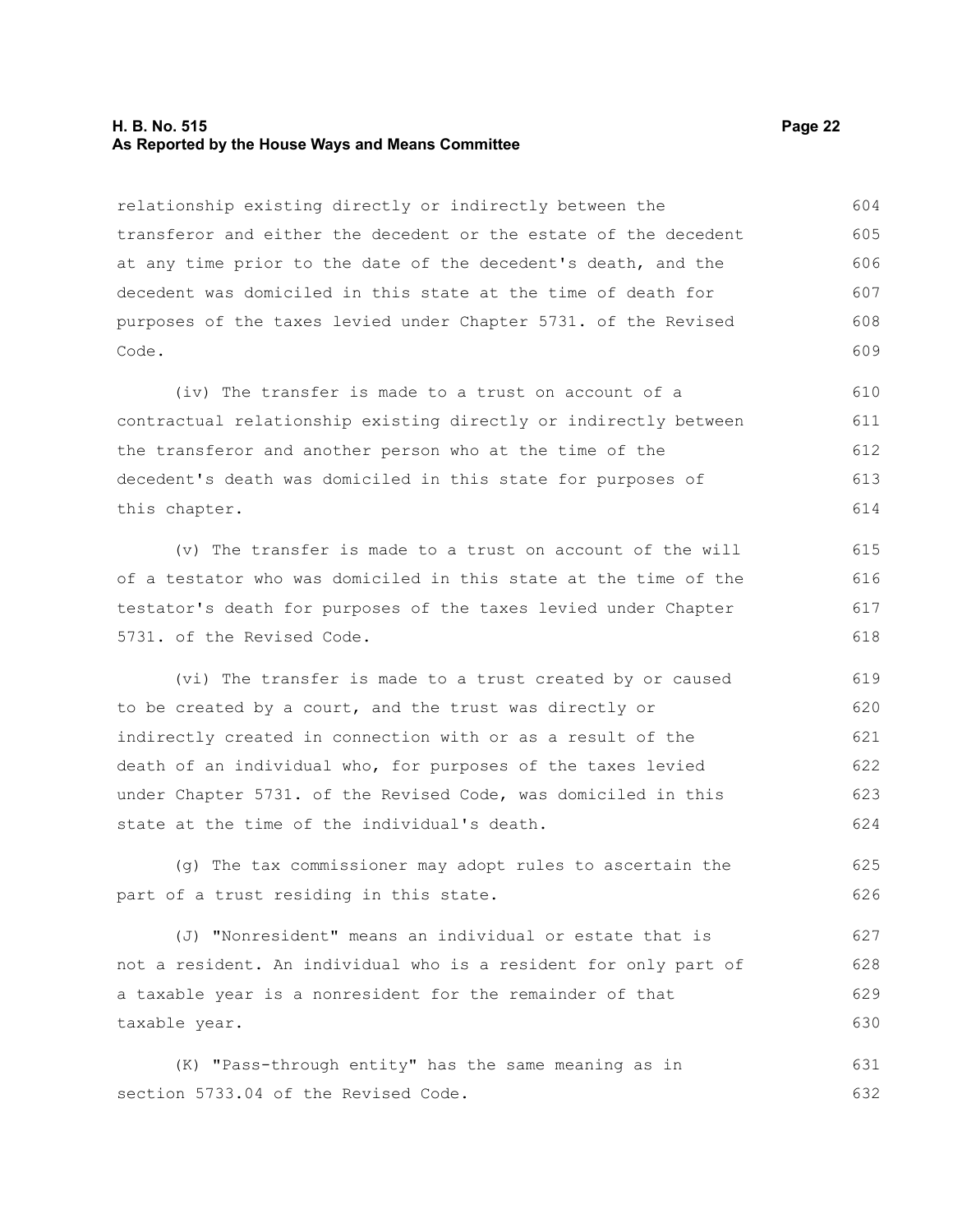#### **H. B. No. 515 Page 23 As Reported by the House Ways and Means Committee**

to be filed pursuant to this chapter for the purpose of reporting the tax due and includes declarations of estimated tax when so required. (M) "Taxable year" means the calendar year or the taxpayer's fiscal year ending during the calendar year, or fractional part thereof, upon which the adjusted gross income is calculated pursuant to this chapter. (N) "Taxpayer" means any person subject to the tax imposed by section 5747.02 of the Revised Code or any pass-through entity that makes the election under division (D) of section 5747.08 of the Revised Code. (O) "Dependents" means one of the following: (1) For taxable years beginning on or after January 1, 2018, and before January 1, 2026, dependents as defined in the Internal Revenue Code; (2) For all other taxable years, dependents as defined in the Internal Revenue Code and as claimed in the taxpayer's federal income tax return for the taxable year or which the taxpayer would have been permitted to claim had the taxpayer filed a federal income tax return. (P) "Principal county of employment" means, in the case of a nonresident, the county within the state in which a taxpayer performs services for an employer or, if those services are performed in more than one county, the county in which the major portion of the services are performed. (Q) As used in sections 5747.50 to 5747.55 of the Revised Code: 634 635 636 637 638 639 640 641 642 643 644 645 646 647 648 649 650 651 652 653 654 655 656 657 658 659 660

(L) "Return" means the notifications and reports required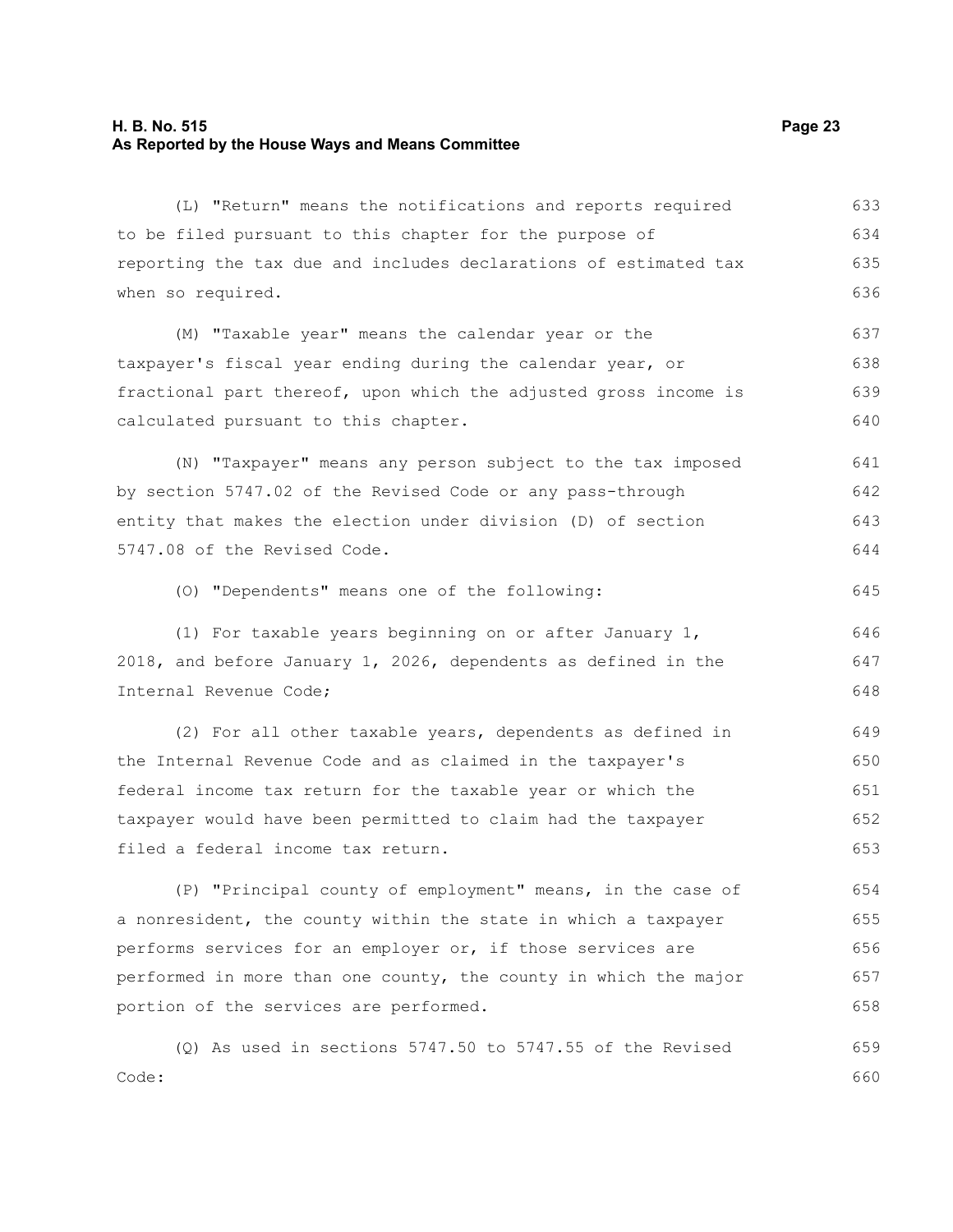#### **H. B. No. 515 Page 24 As Reported by the House Ways and Means Committee**

(1) "Subdivision" means any county, municipal corporation, park district, or township. (2) "Essential local government purposes" includes all functions that any subdivision is required by general law to exercise, including like functions that are exercised under a charter adopted pursuant to the Ohio Constitution. (R) "Overpayment" means any amount already paid that exceeds the figure determined to be the correct amount of the tax. (S) "Taxable income" or "Ohio taxable income" applies only to estates and trusts, and means federal taxable income, as defined and used in the Internal Revenue Code, adjusted as follows: (1) Add interest or dividends, net of ordinary, necessary, and reasonable expenses not deducted in computing federal taxable income, on obligations or securities of any state or of any political subdivision or authority of any state, other than 661 662 663 664 665 666 667 668 669 670 671 672 673 674 675 676 677

this state and its subdivisions and authorities, but only to the extent that such net amount is not otherwise includible in Ohio taxable income and is described in either division (S)(1)(a) or (b) of this section: 678 679 680 681

(a) The net amount is not attributable to the S portion of an electing small business trust and has not been distributed to beneficiaries for the taxable year; 682 683 684

(b) The net amount is attributable to the S portion of an electing small business trust for the taxable year.

(2) Add interest or dividends, net of ordinary, necessary, and reasonable expenses not deducted in computing federal taxable income, on obligations of any authority, commission, 687 688 689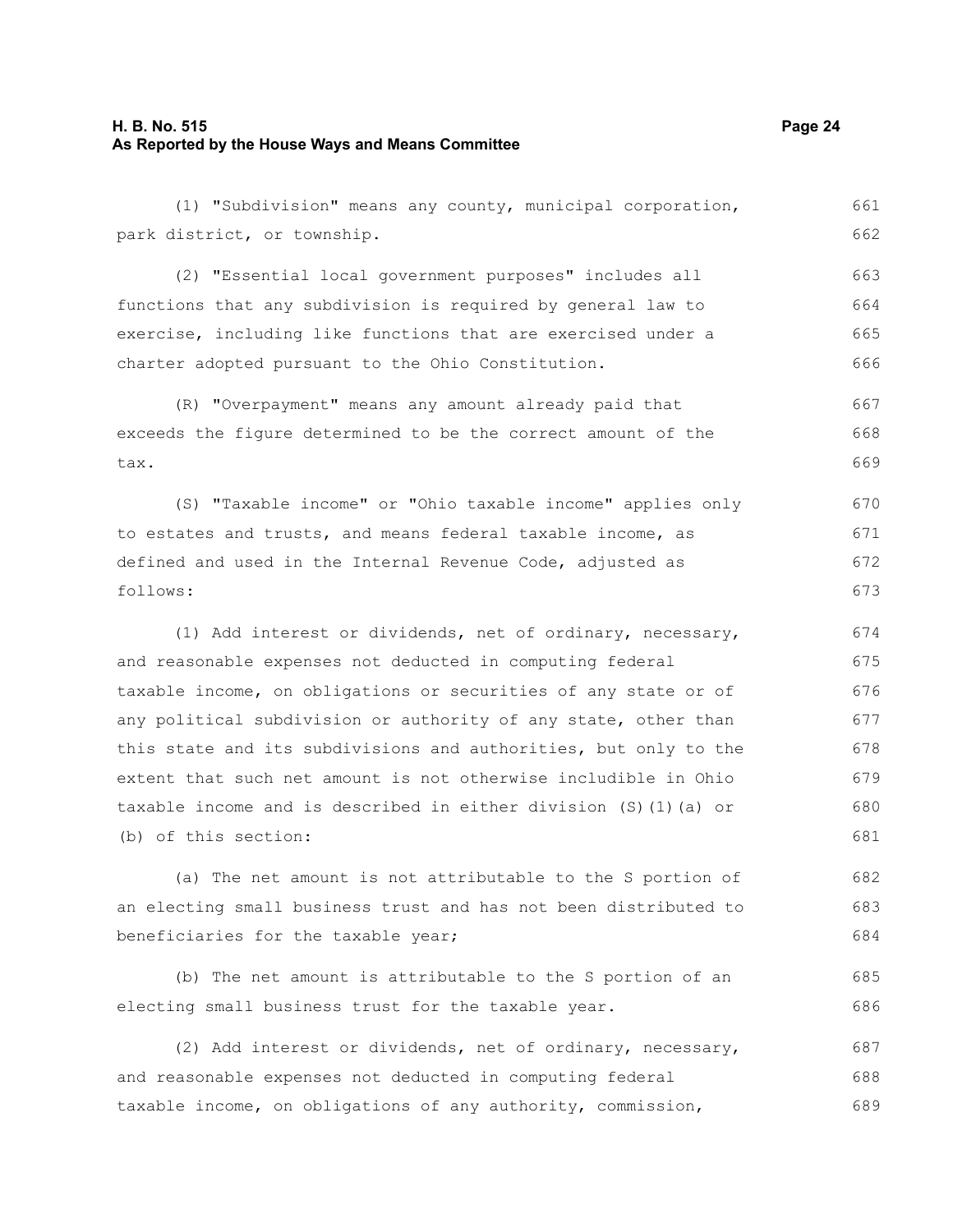#### **H. B. No. 515 Page 25 As Reported by the House Ways and Means Committee**

instrumentality, territory, or possession of the United States to the extent that the interest or dividends are exempt from federal income taxes but not from state income taxes, but only to the extent that such net amount is not otherwise includible in Ohio taxable income and is described in either division (S) (1)(a) or (b) of this section; 690 691 692 693 694 695

(3) Add the amount of personal exemption allowed to the estate pursuant to section 642(b) of the Internal Revenue Code; 696 697

(4) Deduct interest or dividends, net of related expenses deducted in computing federal taxable income, on obligations of the United States and its territories and possessions or of any authority, commission, or instrumentality of the United States to the extent that the interest or dividends are exempt from state taxes under the laws of the United States, but only to the extent that such amount is included in federal taxable income and is described in either division (S)(1)(a) or (b) of this section; 698 699 700 701 702 703 704 705 706

(5) Deduct the amount of wages and salaries, if any, not otherwise allowable as a deduction but that would have been allowable as a deduction in computing federal taxable income for the taxable year, had the work opportunity tax credit allowed under sections 38, 51, and 52 of the Internal Revenue Code not been in effect, but only to the extent such amount relates either to income included in federal taxable income for the taxable year or to income of the S portion of an electing small business trust for the taxable year; 707 708 709 710 711 712 713 714 715

(6) Deduct any interest or interest equivalent, net of related expenses deducted in computing federal taxable income, on public obligations and purchase obligations, but only to the extent that such net amount relates either to income included in 716 717 718 719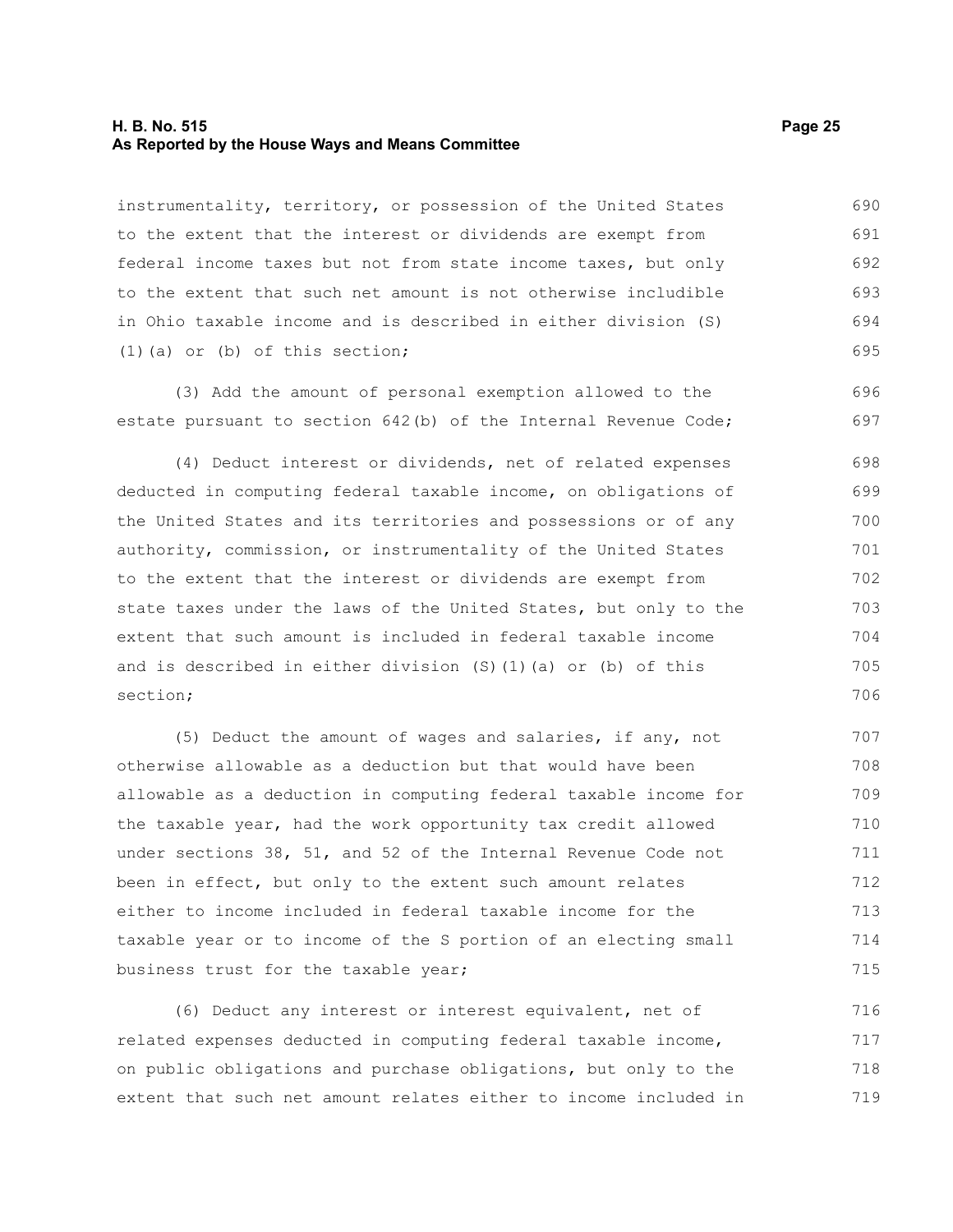federal taxable income for the taxable year or to income of the S portion of an electing small business trust for the taxable year; 720 721 722

(7) Add any loss or deduct any gain resulting from sale, exchange, or other disposition of public obligations to the extent that such loss has been deducted or such gain has been included in computing either federal taxable income or income of the S portion of an electing small business trust for the taxable year; 723 724 725 726 727 728

(8) Except in the case of the final return of an estate, add any amount deducted by the taxpayer on both its Ohio estate tax return pursuant to section 5731.14 of the Revised Code, and on its federal income tax return in determining federal taxable income; 729 730 731 732 733

(9)(a) Deduct any amount included in federal taxable income solely because the amount represents a reimbursement or refund of expenses that in a previous year the decedent had deducted as an itemized deduction pursuant to section 63 of the Internal Revenue Code and applicable treasury regulations. The deduction otherwise allowed under division (S)(9)(a) of this section shall be reduced to the extent the reimbursement is attributable to an amount the taxpayer or decedent deducted under this section in any taxable year. 734 735 736 737 738 739 740 741 742

(b) Add any amount not otherwise included in Ohio taxable income for any taxable year to the extent that the amount is attributable to the recovery during the taxable year of any amount deducted or excluded in computing federal or Ohio taxable income in any taxable year, but only to the extent such amount has not been distributed to beneficiaries for the taxable year. 743 744 745 746 747 748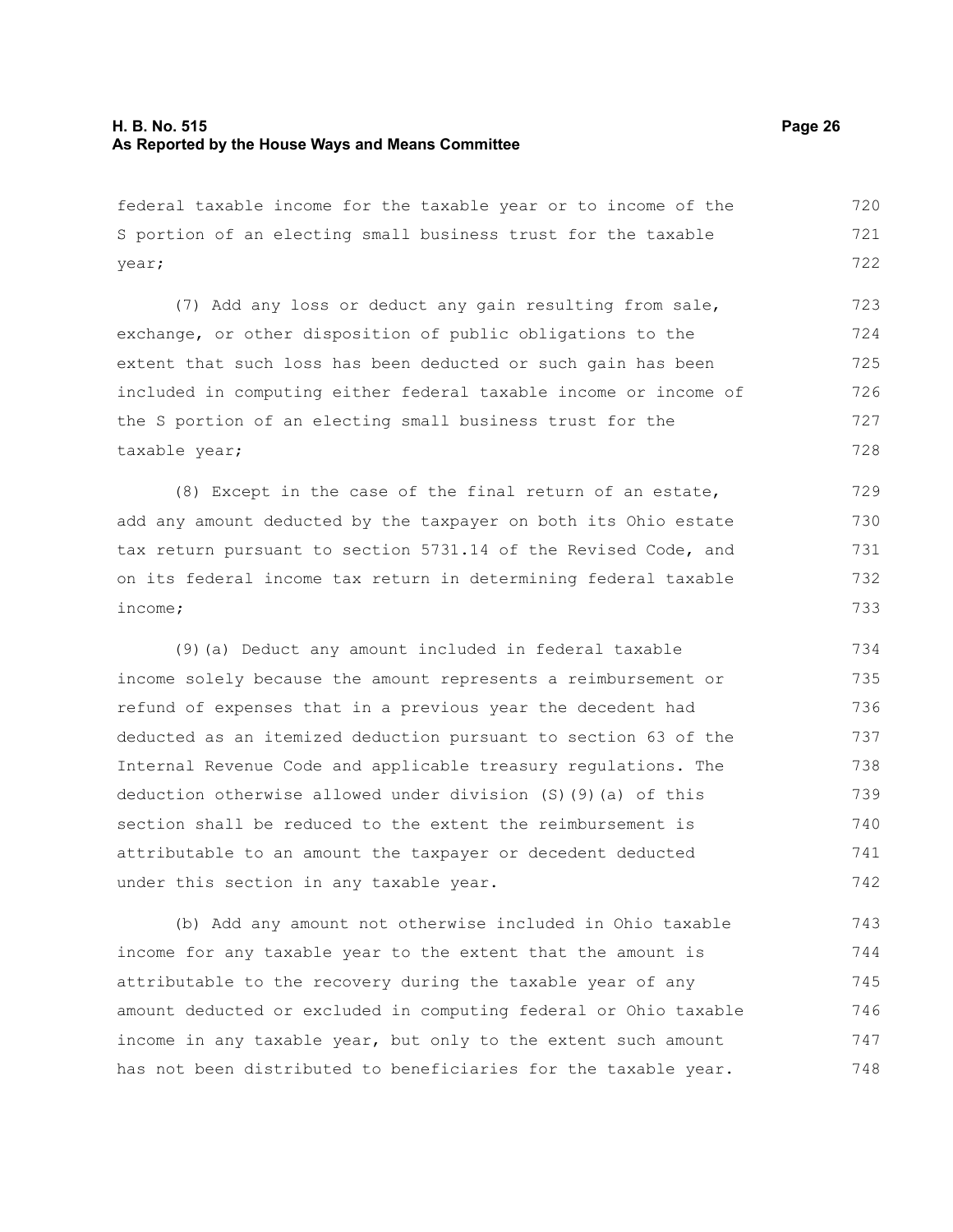#### **H. B. No. 515 Page 27 As Reported by the House Ways and Means Committee**

(10) Deduct any portion of the deduction described in section 1341(a)(2) of the Internal Revenue Code, for repaying previously reported income received under a claim of right, that meets both of the following requirements: 749 750 751 752

(a) It is allowable for repayment of an item that was included in the taxpayer's taxable income or the decedent's adjusted gross income for a prior taxable year and did not qualify for a credit under division (A) or (B) of section 5747.05 of the Revised Code for that year. 753 754 755 756 757

(b) It does not otherwise reduce the taxpayer's taxable income or the decedent's adjusted gross income for the current or any other taxable year. 758 759 760

(11) Add any amount claimed as a credit under section 5747.059 of the Revised Code to the extent that the amount satisfies either of the following: 761 762 763

(a) The amount was deducted or excluded from the computation of the taxpayer's federal taxable income as required to be reported for the taxpayer's taxable year under the Internal Revenue Code; 764 765 766 767

(b) The amount resulted in a reduction in the taxpayer's federal taxable income as required to be reported for any of the taxpayer's taxable years under the Internal Revenue Code. 768 769 770

(12) Deduct any amount, net of related expenses deducted in computing federal taxable income, that a trust is required to report as farm income on its federal income tax return, but only if the assets of the trust include at least ten acres of land satisfying the definition of "land devoted exclusively to agricultural use" under section 5713.30 of the Revised Code, regardless of whether the land is valued for tax purposes as 771 772 773 774 775 776 777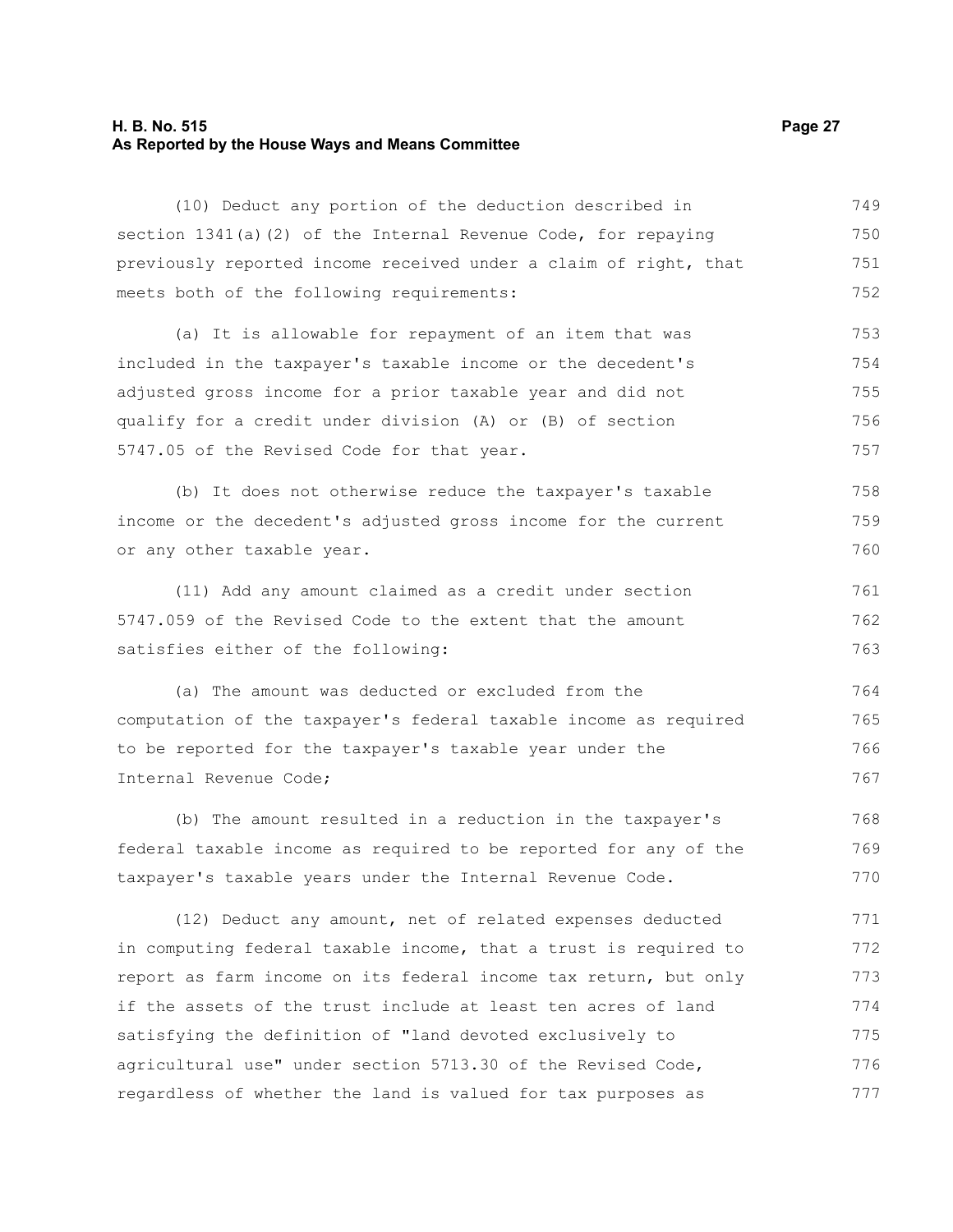#### **H. B. No. 515 Page 28 As Reported by the House Ways and Means Committee**

such land under sections 5713.30 to 5713.38 of the Revised Code. If the trust is a pass-through entity investor, section 5747.231 of the Revised Code applies in ascertaining if the trust is eligible to claim the deduction provided by division (S)(12) of this section in connection with the pass-through entity's farm income. 778 779 780 781 782 783

Except for farm income attributable to the S portion of an electing small business trust, the deduction provided by division (S)(12) of this section is allowed only to the extent that the trust has not distributed such farm income. 784 785 786 787

(13) Add the net amount of income described in section 641(c) of the Internal Revenue Code to the extent that amount is not included in federal taxable income. 788 789 790

(14) Add or deduct the amount the taxpayer would be required to add or deduct under division (A)(17) or (18) of this section if the taxpayer's Ohio taxable income were computed in the same manner as an individual's Ohio adjusted gross income is computed under this section. 791 792 793 794 795

(T) "School district income" and "school district income tax" have the same meanings as in section 5748.01 of the Revised Code.

(U) As used in divisions (A)(7), (A)(8), (S)(6), and (S) (7) of this section, "public obligations," "purchase obligations," and "interest or interest equivalent" have the same meanings as in section 5709.76 of the Revised Code. 799 800 801 802

(V) "Limited liability company" means any limited liability company formed under Chapter 1705. or 1706. of the Revised Code or under the laws of any other state. 803 804 805

(W) "Pass-through entity investor" means any person who,

806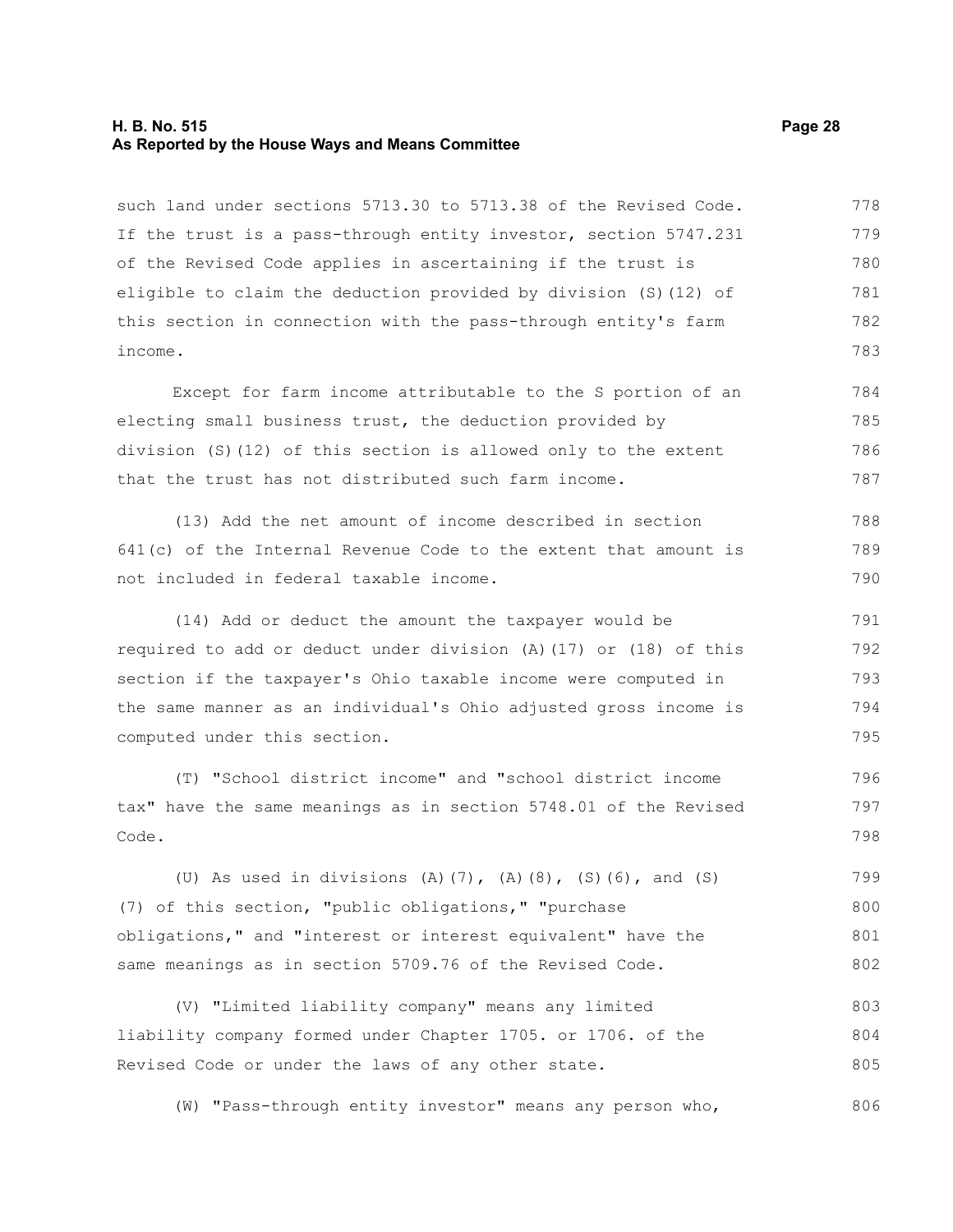#### **H. B. No. 515 Page 29 As Reported by the House Ways and Means Committee**

is a partner, member, shareholder, or equity investor in that pass-through entity. (X) "Banking day" has the same meaning as in section 1304.01 of the Revised Code. (Y) "Month" means a calendar month. (Z) "Quarter" means the first three months, the second three months, the third three months, or the last three months of the taxpayer's taxable year.

during any portion of a taxable year of a pass-through entity,

(AA)(1) "Modified business income" means the business income included in a trust's Ohio taxable income after such taxable income is first reduced by the qualifying trust amount, if any. 816 817 818 819

(2) "Qualifying trust amount" of a trust means capital gains and losses from the sale, exchange, or other disposition of equity or ownership interests in, or debt obligations of, a qualifying investee to the extent included in the trust's Ohio taxable income, but only if the following requirements are satisfied: 820 821 822 823 824 825

(a) The book value of the qualifying investee's physical assets in this state and everywhere, as of the last day of the qualifying investee's fiscal or calendar year ending immediately prior to the date on which the trust recognizes the gain or loss, is available to the trust. 826 827 828 829 830

(b) The requirements of section 5747.011 of the Revised Code are satisfied for the trust's taxable year in which the trust recognizes the gain or loss. 831 832 833

Any gain or loss that is not a qualifying trust amount is 834

807 808 809

810 811

812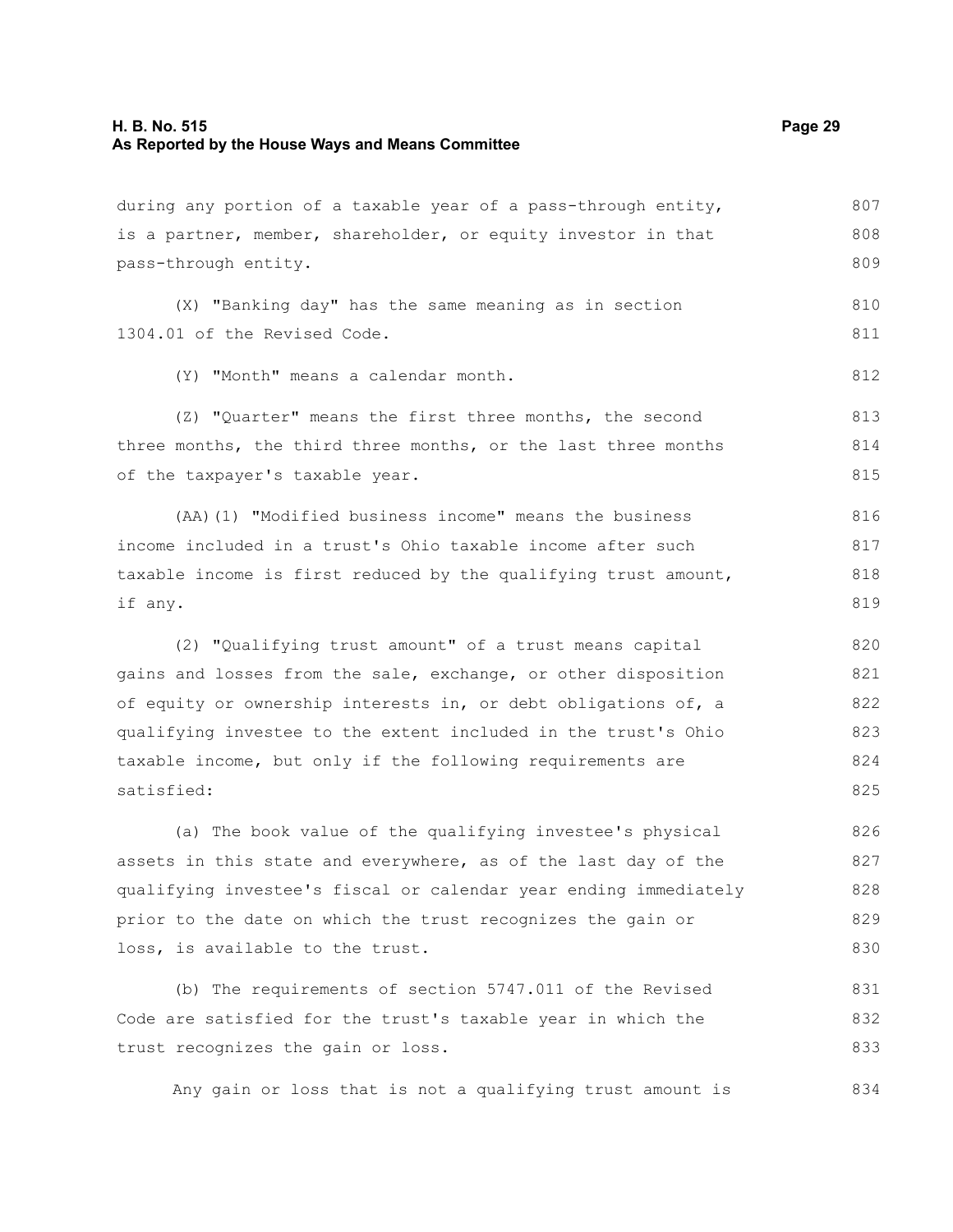#### **H. B. No. 515 Page 30 As Reported by the House Ways and Means Committee**

modified business income, qualifying investment income, or

modified nonbusiness income, as the case may be. (3) "Modified nonbusiness income" means a trust's Ohio taxable income other than modified business income, other than the qualifying trust amount, and other than qualifying investment income, as defined in section 5747.012 of the Revised Code, to the extent such qualifying investment income is not otherwise part of modified business income. (4) "Modified Ohio taxable income" applies only to trusts, and means the sum of the amounts described in divisions (AA)(4) (a) to (c) of this section: (a) The fraction, calculated under section 5747.013, and applying section 5747.231 of the Revised Code, multiplied by the sum of the following amounts: (i) The trust's modified business income; (ii) The trust's qualifying investment income, as defined in section 5747.012 of the Revised Code, but only to the extent the qualifying investment income does not otherwise constitute modified business income and does not otherwise constitute a qualifying trust amount. (b) The qualifying trust amount multiplied by a fraction, the numerator of which is the sum of the book value of the qualifying investee's physical assets in this state on the last day of the qualifying investee's fiscal or calendar year ending immediately prior to the day on which the trust recognizes the qualifying trust amount, and the denominator of which is the sum of the book value of the qualifying investee's total physical assets everywhere on the last day of the qualifying investee's fiscal or calendar year ending immediately prior to the day on 836 837 838 839 840 841 842 843 844 845 846 847 848 849 850 851 852 853 854 855 856 857 858 859 860 861 862 863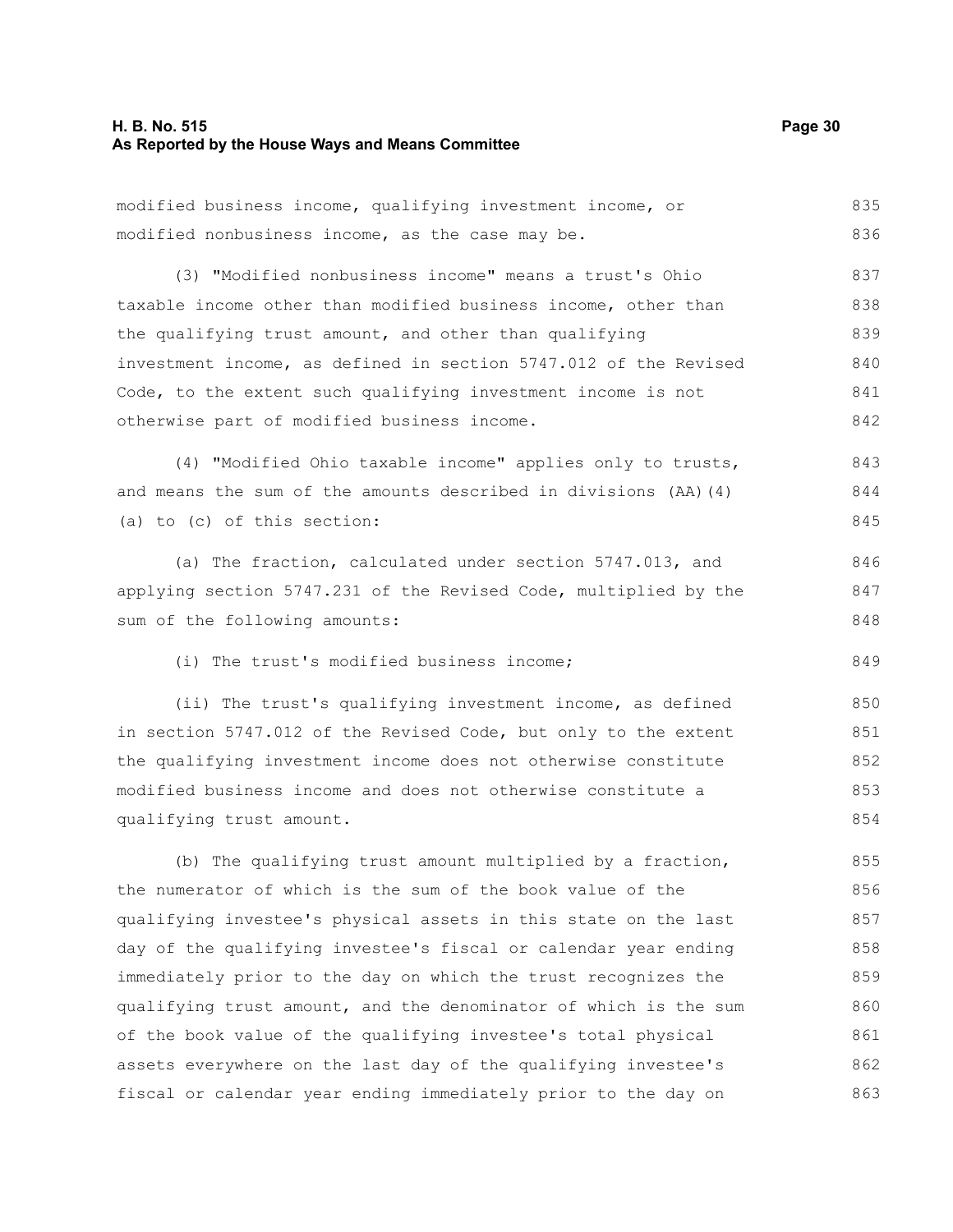#### **H. B. No. 515 Page 31 As Reported by the House Ways and Means Committee**

which the trust recognizes the qualifying trust amount. If, for a taxable year, the trust recognizes a qualifying trust amount with respect to more than one qualifying investee, the amount described in division (AA)(4)(b) of this section shall equal the sum of the products so computed for each such qualifying investee. 864 865 866 867 868 869

(c)(i) With respect to a trust or portion of a trust that is a resident as ascertained in accordance with division (I)(3) (d) of this section, its modified nonbusiness income. 870 871 872

(ii) With respect to a trust or portion of a trust that is not a resident as ascertained in accordance with division (I)(3) (d) of this section, the amount of its modified nonbusiness income satisfying the descriptions in divisions (B)(2) to (5) of section 5747.20 of the Revised Code, except as otherwise provided in division (AA)(4)(c)(ii) of this section. With respect to a trust or portion of a trust that is not a resident as ascertained in accordance with division (I)(3)(d) of this section, the trust's portion of modified nonbusiness income recognized from the sale, exchange, or other disposition of a debt interest in or equity interest in a section 5747.212 entity, as defined in section 5747.212 of the Revised Code, without regard to division (A) of that section, shall not be allocated to this state in accordance with section 5747.20 of the Revised Code but shall be apportioned to this state in accordance with division (B) of section 5747.212 of the Revised Code without regard to division (A) of that section. 873 874 875 876 877 878 879 880 881 882 883 884 885 886 887 888 889

If the allocation and apportionment of a trust's income under divisions (AA)(4)(a) and (c) of this section do not fairly represent the modified Ohio taxable income of the trust in this state, the alternative methods described in division (C) of 890 891 892 893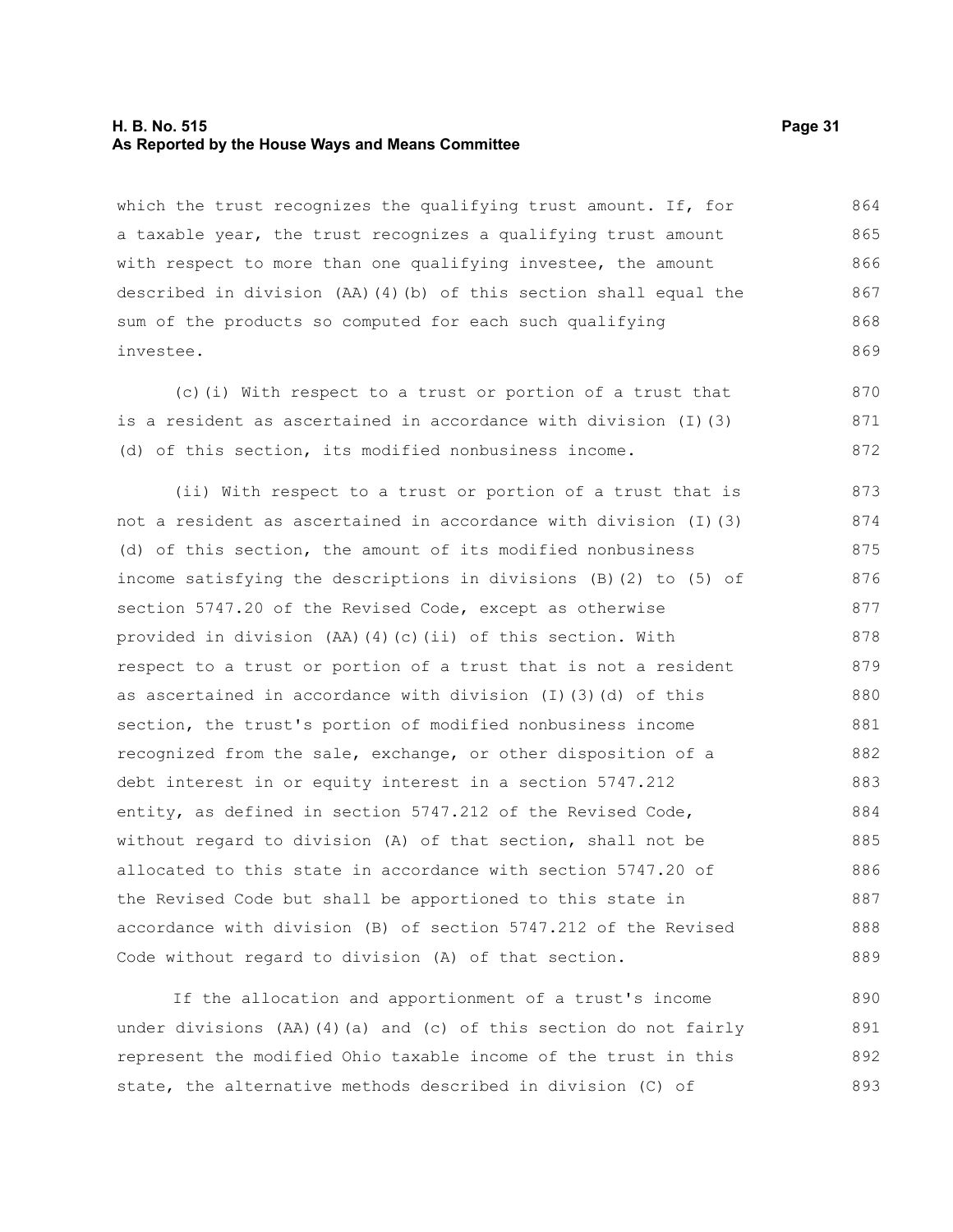#### **H. B. No. 515 Page 32 As Reported by the House Ways and Means Committee**

section 5747.21 of the Revised Code may be applied in the manner and to the same extent provided in that section. 894 895

(5)(a) Except as set forth in division (AA)(5)(b) of this section, "qualifying investee" means a person in which a trust has an equity or ownership interest, or a person or unit of government the debt obligations of either of which are owned by a trust. For the purposes of division (AA)(2)(a) of this section and for the purpose of computing the fraction described in division (AA)(4)(b) of this section, all of the following apply: 896 897 898 899 900 901 902

(i) If the qualifying investee is a member of a qualifying controlled group on the last day of the qualifying investee's fiscal or calendar year ending immediately prior to the date on which the trust recognizes the gain or loss, then "qualifying investee" includes all persons in the qualifying controlled group on such last day. 903 904 905 906 907 908

(ii) If the qualifying investee, or if the qualifying investee and any members of the qualifying controlled group of which the qualifying investee is a member on the last day of the qualifying investee's fiscal or calendar year ending immediately prior to the date on which the trust recognizes the gain or loss, separately or cumulatively own, directly or indirectly, on the last day of the qualifying investee's fiscal or calendar year ending immediately prior to the date on which the trust recognizes the qualifying trust amount, more than fifty per cent of the equity of a pass-through entity, then the qualifying investee and the other members are deemed to own the proportionate share of the pass-through entity's physical assets which the pass-through entity directly or indirectly owns on the last day of the pass-through entity's calendar or fiscal year ending within or with the last day of the qualifying investee's 909 910 911 912 913 914 915 916 917 918 919 920 921 922 923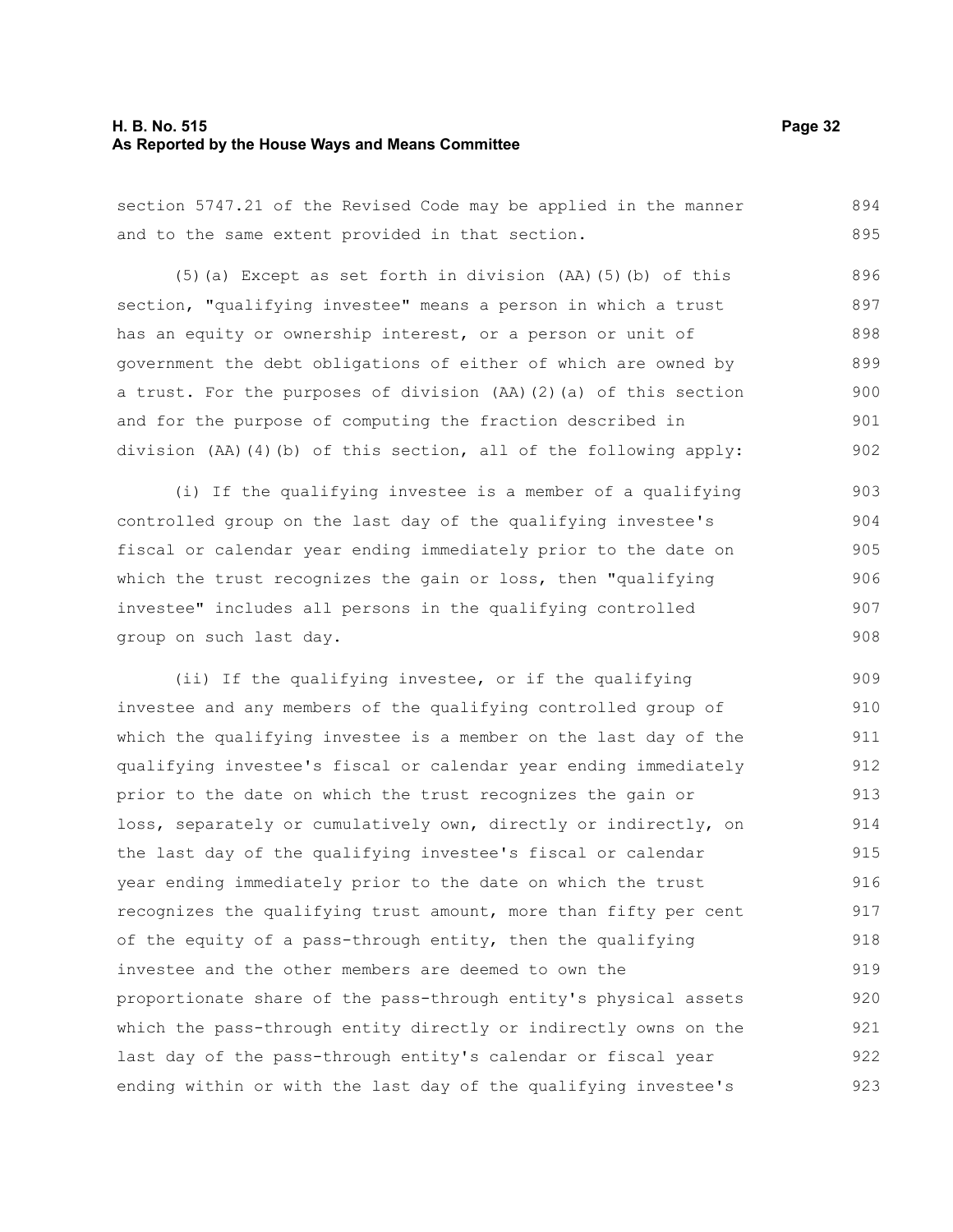#### **H. B. No. 515 Page 33 As Reported by the House Ways and Means Committee**

fiscal or calendar year ending immediately prior to the date on which the trust recognizes the qualifying trust amount. 924 925

(iii) For the purposes of division (AA)(5)(a)(iii) of this section, "upper level pass-through entity" means a pass-through entity directly or indirectly owning any equity of another passthrough entity, and "lower level pass-through entity" means that other pass-through entity. 926 927 929 930

An upper level pass-through entity, whether or not it is also a qualifying investee, is deemed to own, on the last day of the upper level pass-through entity's calendar or fiscal year, the proportionate share of the lower level pass-through entity's physical assets that the lower level pass-through entity directly or indirectly owns on the last day of the lower level pass-through entity's calendar or fiscal year ending within or with the last day of the upper level pass-through entity's fiscal or calendar year. If the upper level pass-through entity directly and indirectly owns less than fifty per cent of the equity of the lower level pass-through entity on each day of the upper level pass-through entity's calendar or fiscal year in which or with which ends the calendar or fiscal year of the lower level pass-through entity and if, based upon clear and convincing evidence, complete information about the location and cost of the physical assets of the lower pass-through entity is not available to the upper level pass-through entity, then solely for purposes of ascertaining if a gain or loss constitutes a qualifying trust amount, the upper level passthrough entity shall be deemed as owning no equity of the lower level pass-through entity for each day during the upper level pass-through entity's calendar or fiscal year in which or with which ends the lower level pass-through entity's calendar or fiscal year. Nothing in division (AA)(5)(a)(iii) of this section 931 932 933 934 935 936 937 938 939 940 941 942 943 944 945 946 947 948 949 950 951 952 953 954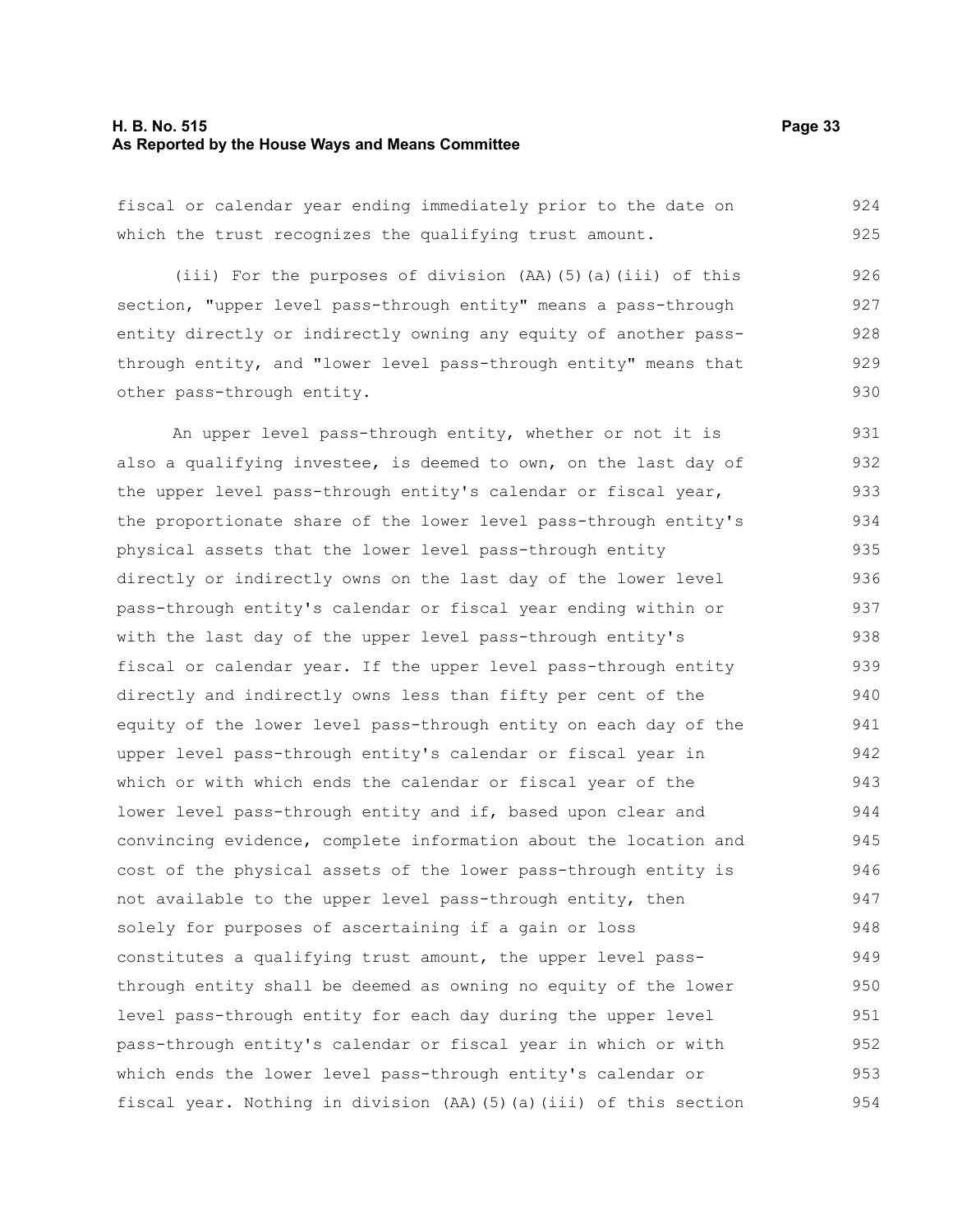#### **H. B. No. 515 Page 34 As Reported by the House Ways and Means Committee**

shall be construed to provide for any deduction or exclusion in computing any trust's Ohio taxable income. (b) With respect to a trust that is not a resident for the taxable year and with respect to a part of a trust that is not a resident for the taxable year, "qualifying investee" for that taxable year does not include a C corporation if both of the following apply: (i) During the taxable year the trust or part of the trust recognizes a gain or loss from the sale, exchange, or other disposition of equity or ownership interests in, or debt obligations of, the C corporation. (ii) Such gain or loss constitutes nonbusiness income. (6) "Available" means information is such that a person is able to learn of the information by the due date plus extensions, if any, for filing the return for the taxable year in which the trust recognizes the gain or loss. (BB) "Qualifying controlled group" has the same meaning as in section 5733.04 of the Revised Code. (CC) "Related member" has the same meaning as in section 5733.042 of the Revised Code. (DD)(1) For the purposes of division (DD) of this section: (a) "Qualifying person" means any person other than a qualifying corporation. (b) "Qualifying corporation" means any person classified for federal income tax purposes as an association taxable as a corporation, except either of the following: 955 956 957 958 959 960 961 962 963 964 965 966 967 968 969 970 971 972 973 974 975 976 977 978 979 980

(i) A corporation that has made an election under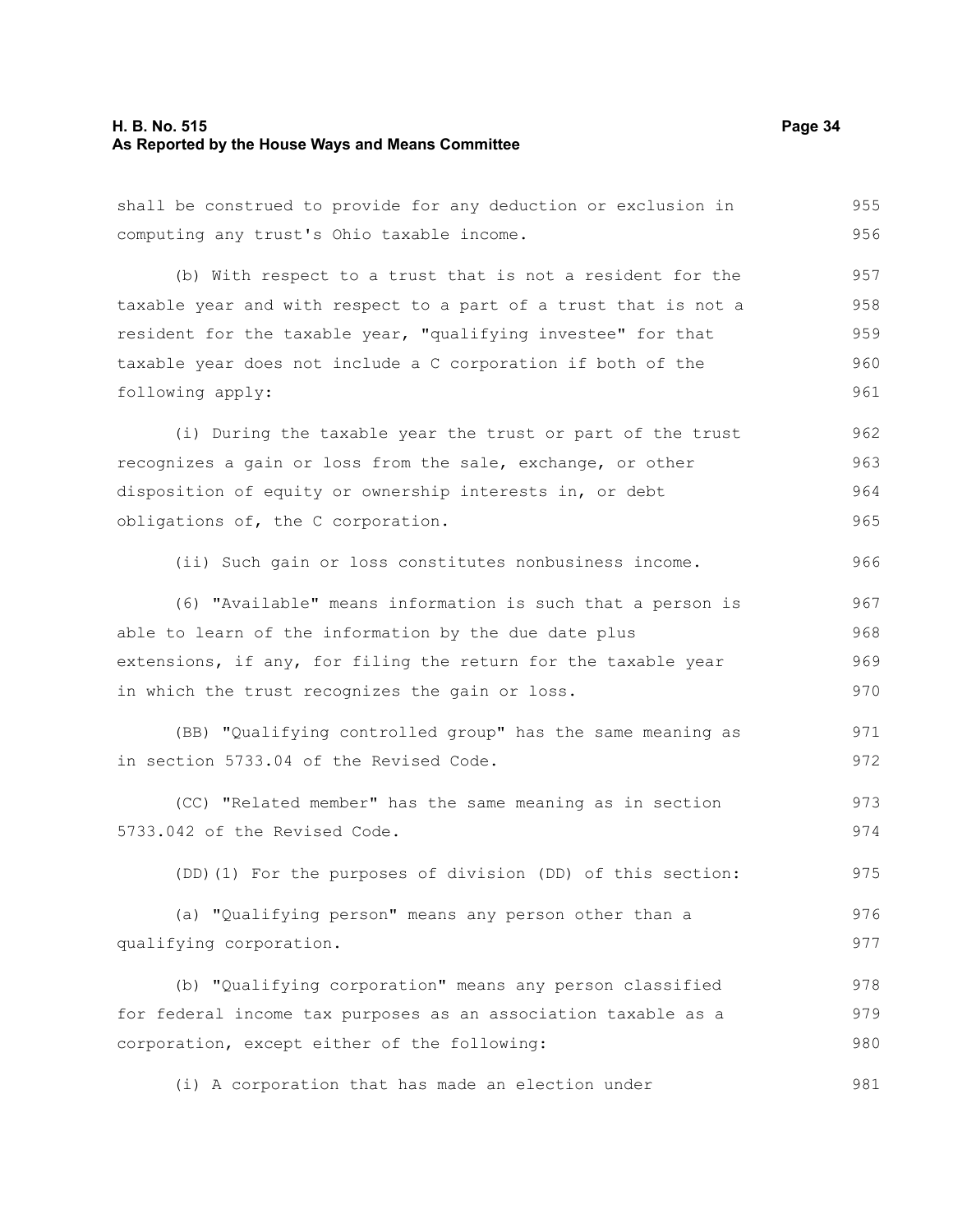#### **H. B. No. 515 Page 35 As Reported by the House Ways and Means Committee**

subchapter S, chapter one, subtitle A, of the Internal Revenue Code for its taxable year ending within, or on the last day of, the investor's taxable year; 982 983 984

(ii) A subsidiary that is wholly owned by any corporation that has made an election under subchapter S, chapter one, subtitle A of the Internal Revenue Code for its taxable year ending within, or on the last day of, the investor's taxable year. 985 986 987 988 989

(2) For the purposes of this chapter, unless expressly stated otherwise, no qualifying person indirectly owns any asset directly or indirectly owned by any qualifying corporation. 990 991 992

(EE) For purposes of this chapter and Chapter 5751. of the Revised Code: 993 994

(1) "Trust" does not include a qualified pre-income tax trust. 995 996

(2) A "qualified pre-income tax trust" is any pre-income tax trust that makes a qualifying pre-income tax trust election as described in division (EE)(3) of this section. 997 998 999

(3) A "qualifying pre-income tax trust election" is an election by a pre-income tax trust to subject to the tax imposed by section 5751.02 of the Revised Code the pre-income tax trust and all pass-through entities of which the trust owns or controls, directly, indirectly, or constructively through related interests, five per cent or more of the ownership or equity interests. The trustee shall notify the tax commissioner in writing of the election on or before April 15, 2006. The election, if timely made, shall be effective on and after January 1, 2006, and shall apply for all tax periods and tax years until revoked by the trustee of the trust. 1000 1001 1002 1003 1004 1005 1006 1007 1008 1009 1010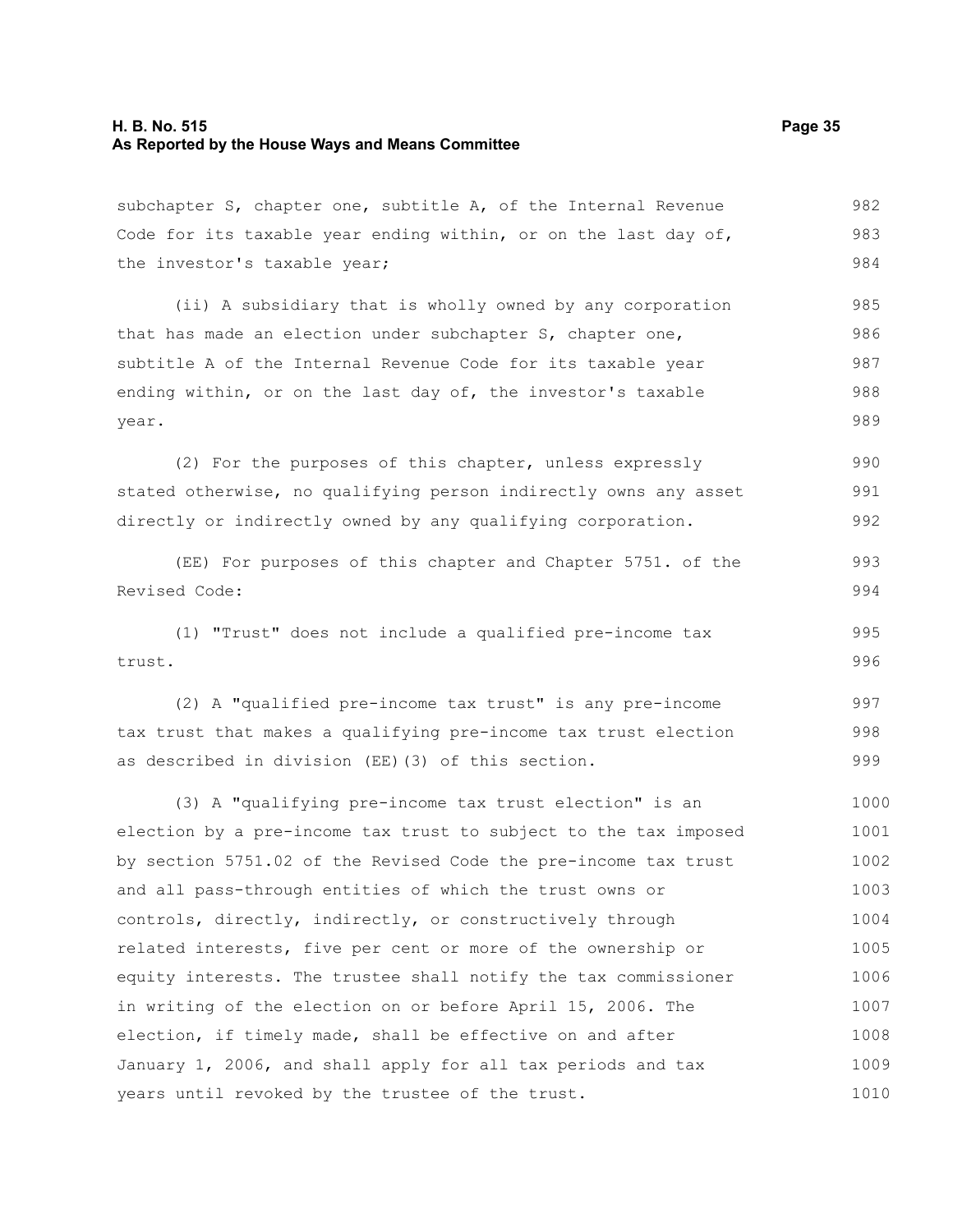### **H. B. No. 515 Page 36 As Reported by the House Ways and Means Committee**

| (4) A "pre-income tax trust" is a trust that satisfies all       | 1011 |
|------------------------------------------------------------------|------|
| of the following requirements:                                   | 1012 |
| (a) The document or instrument creating the trust was            | 1013 |
| executed by the grantor before January 1, 1972;                  | 1014 |
| (b) The trust became irrevocable upon the creation of the        | 1015 |
| trust; and                                                       | 1016 |
| (c) The grantor was domiciled in this state at the time          | 1017 |
| the trust was created.                                           | 1018 |
| (FF) "Uniformed services" has the same meaning as in 10          | 1019 |
| U.S.C. 101.                                                      |      |
| (GG) "Taxable business income" means the amount by which         | 1021 |
| an individual's business income that is included in federal      | 1022 |
| adjusted gross income exceeds the amount of business income the  | 1023 |
| individual is authorized to deduct under division (A) (28) of    | 1024 |
| this section for the taxable year.                               | 1025 |
| (HH) "Employer" does not include a franchisor with respect       | 1026 |
| to the franchisor's relationship with a franchisee or an         | 1027 |
| employee of a franchisee, unless the franchisor agrees to assume | 1028 |
| that role in writing or a court of competent jurisdiction        | 1029 |
| determines that the franchisor exercises a type or degree of     | 1030 |
| control over the franchisee or the franchisee's employees that   | 1031 |
| is not customarily exercised by a franchisor for the purpose of  | 1032 |
| protecting the franchisor's trademark, brand, or both. For       | 1033 |
| purposes of this division, "franchisor" and "franchisee" have    | 1034 |
| the same meanings as in 16 C.F.R. 436.1.                         | 1035 |
| (II) "Modified adjusted gross income" means Ohio adjusted        | 1036 |
| gross income plus any amount deducted under divisions (A) (28)   | 1037 |
| and (34) of this section for the taxable year.                   | 1038 |